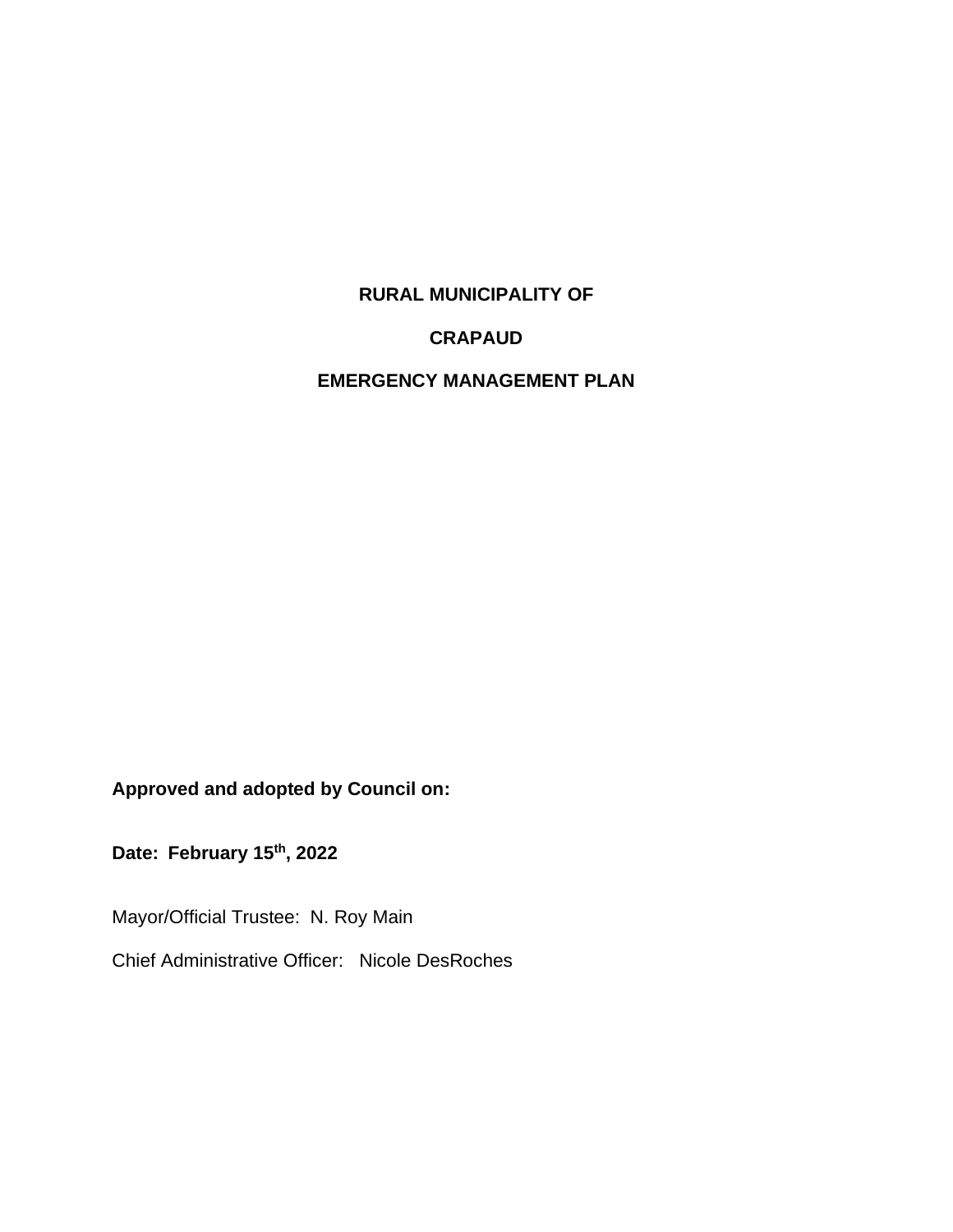## **Table of Contents**

| The Rural Municipality of Crapaud Emergency Operations Center 11 |  |
|------------------------------------------------------------------|--|
|                                                                  |  |
|                                                                  |  |
|                                                                  |  |
|                                                                  |  |
|                                                                  |  |
|                                                                  |  |
|                                                                  |  |
|                                                                  |  |
|                                                                  |  |
|                                                                  |  |
|                                                                  |  |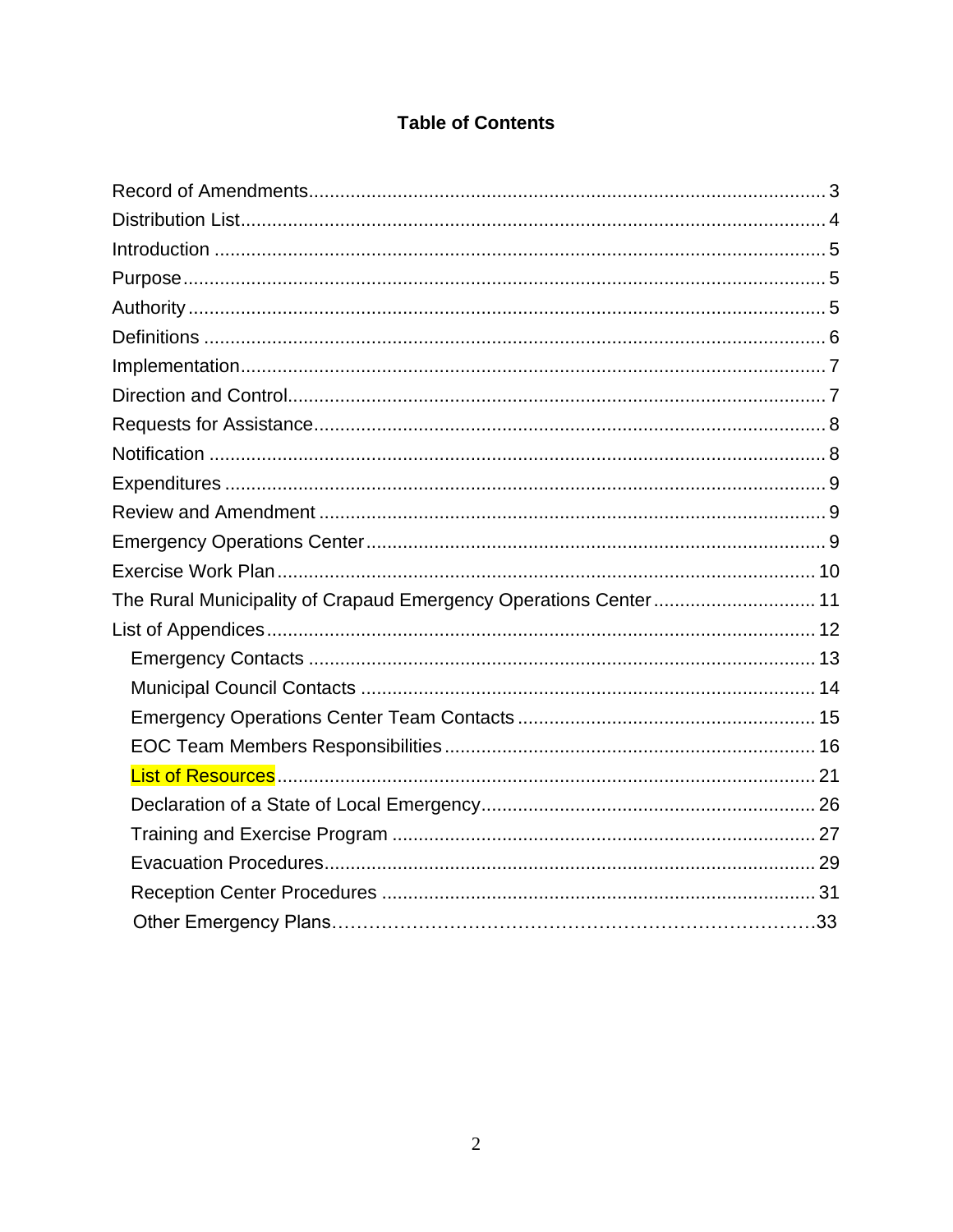## **Record of Amendments**

<span id="page-2-0"></span>

| <b>Amendment No.</b> | <b>Date</b> | <b>Inserted By</b> | <b>Remarks</b> |
|----------------------|-------------|--------------------|----------------|
|                      |             |                    |                |
|                      |             |                    |                |
|                      |             |                    |                |
|                      |             |                    |                |
|                      |             |                    |                |
|                      |             |                    |                |
|                      |             |                    |                |
|                      |             |                    |                |
|                      |             |                    |                |
|                      |             |                    |                |
|                      |             |                    |                |
|                      |             |                    |                |
|                      |             |                    |                |
|                      |             |                    |                |
|                      |             |                    |                |
|                      |             |                    |                |
|                      |             |                    |                |
|                      |             |                    |                |
|                      |             |                    |                |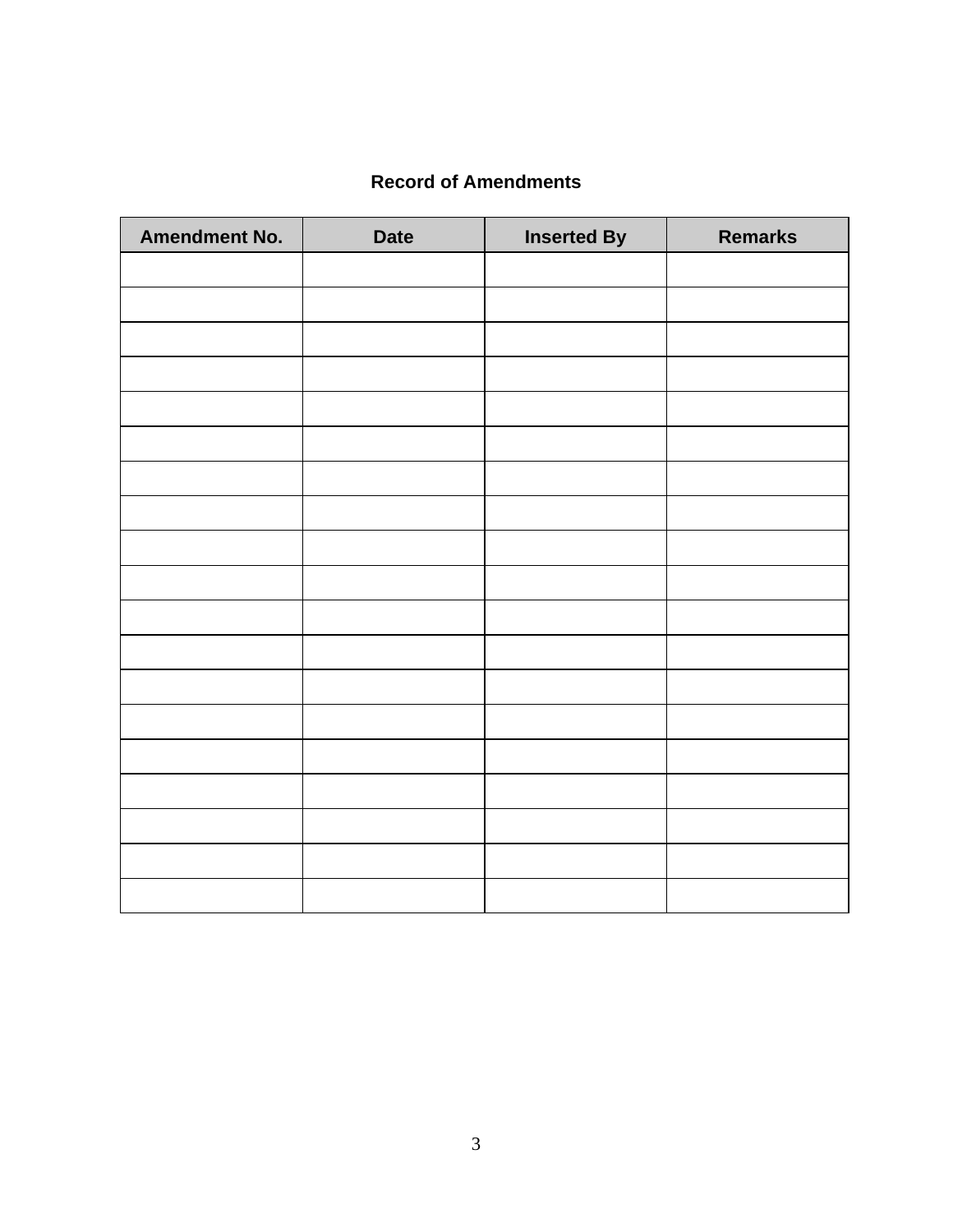## **Distribution List**

<span id="page-3-0"></span>

| Agency/Individual                                 | Quantity |
|---------------------------------------------------|----------|
| PEI Emergency Measures Organization               | 1        |
| <b>PEI Municipal Affairs</b>                      | 1        |
| PEI EMO Coordinator                               | 1        |
| PEI EMO Bradley MacIsaac                          | 1        |
| Mayor (vacant)                                    | 1        |
| Nate Visser, Municipal Emergency Coordinator      | 1        |
| Raymond MacDonald, Chief, Crapaud Fire Department | 1        |
| N. Roy Main, Official Trustee                     | 1        |
| Councillor (vacant)                               |          |
| Councillor (vacant)                               | 1        |
| <b>RCMP</b>                                       |          |
|                                                   |          |
| Nate Visser, EOC Manager                          | 1        |
| Margaret Armsworthy, Deputy EOC Manager           | 1        |
| Dennis Lowther, Utilities and Works               | 1        |
| Nicole DesRoches, CAO                             | 1        |
|                                                   |          |
|                                                   |          |
|                                                   |          |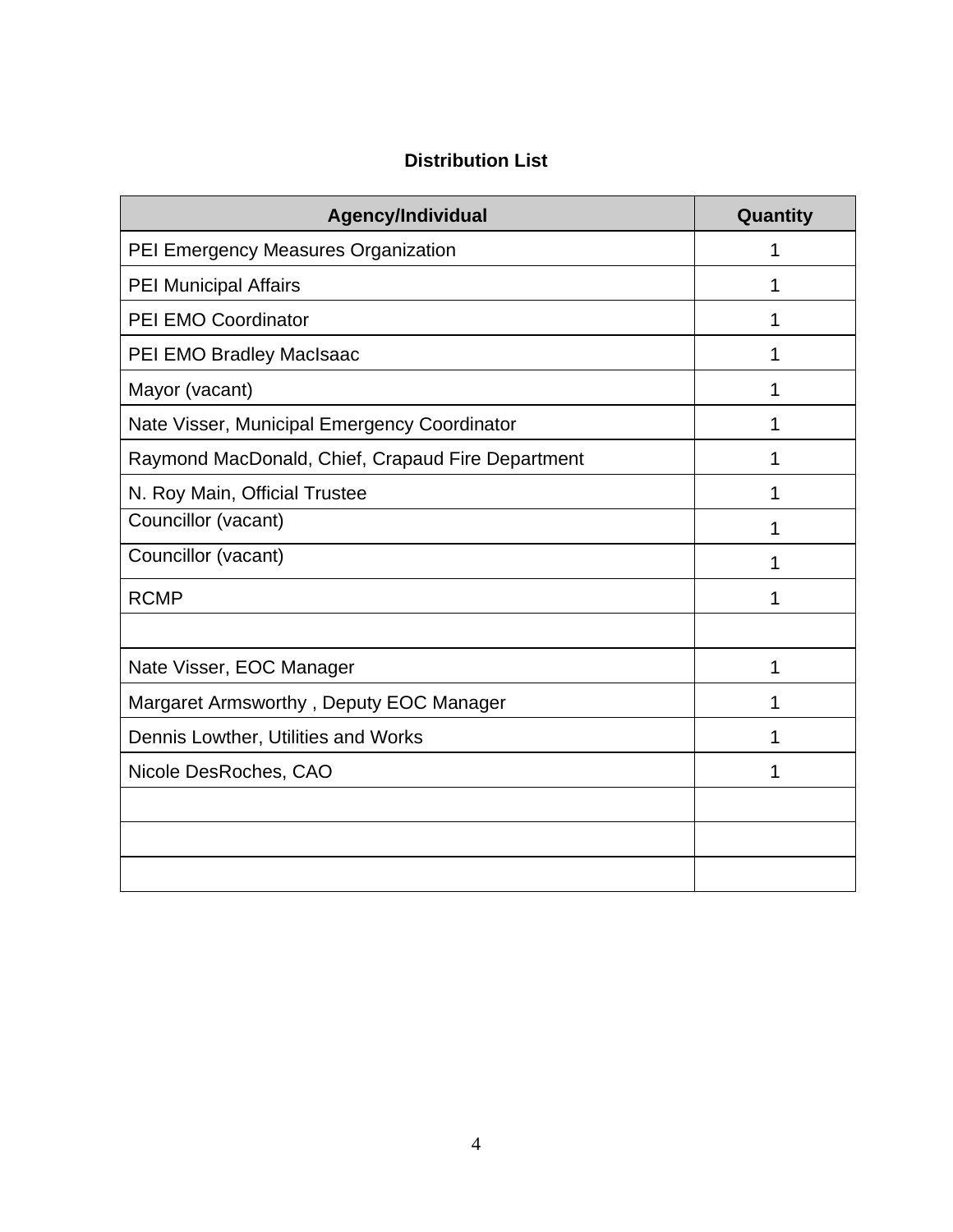#### <span id="page-4-0"></span>**Introduction**

1. Responsibility for the management of municipal emergency operations rests with the local authority (Mayor/Council).

This all hazards emergency plan guides the emergency management actions of the municipality and describes activities and arrangements to deal with any emergency situation.

Should municipal resources be insufficient to deal with the emergency, assistance may be requested from municipal governments and other organizations through mutual aid agreements or memorandums of understanding and from the Provincial Government through the PEI Emergency Measures Organization.

- 2. There are certain fundamental principles concerning emergency management in Canada which are recognized, some of these principles are as follows:
	- a. that responsibilities for meeting most emergencies normally rests with those directly affected, but where the capacity to do so is inadequate and government action is required, the sequence of responsibility would normally start with the local government, move to the provincial government and finally to the federal government if necessary;
	- b. that operational responsibility for managing emergencies should remain at the lowest level at which it is possible to effectively manage the emergency situation; and
	- c. that responsibility to respond to emergencies carries a parallel responsibility to plan and prepare for them.

By extension of these principles it is logical that municipal governments should cooperate and provide emergency assistance to one another in emergency situations, before calling on the province for assistance.

### <span id="page-4-1"></span>**Purpose**

3. The purpose of this plan is to outline the procedures to be followed by local authority in order to provide a prompt and coordinated response to emergencies.

### <span id="page-4-2"></span>**Authority**

- 4. This plan is issued by Council, under the authority of:
	- a. The *Emergency Measures Act.*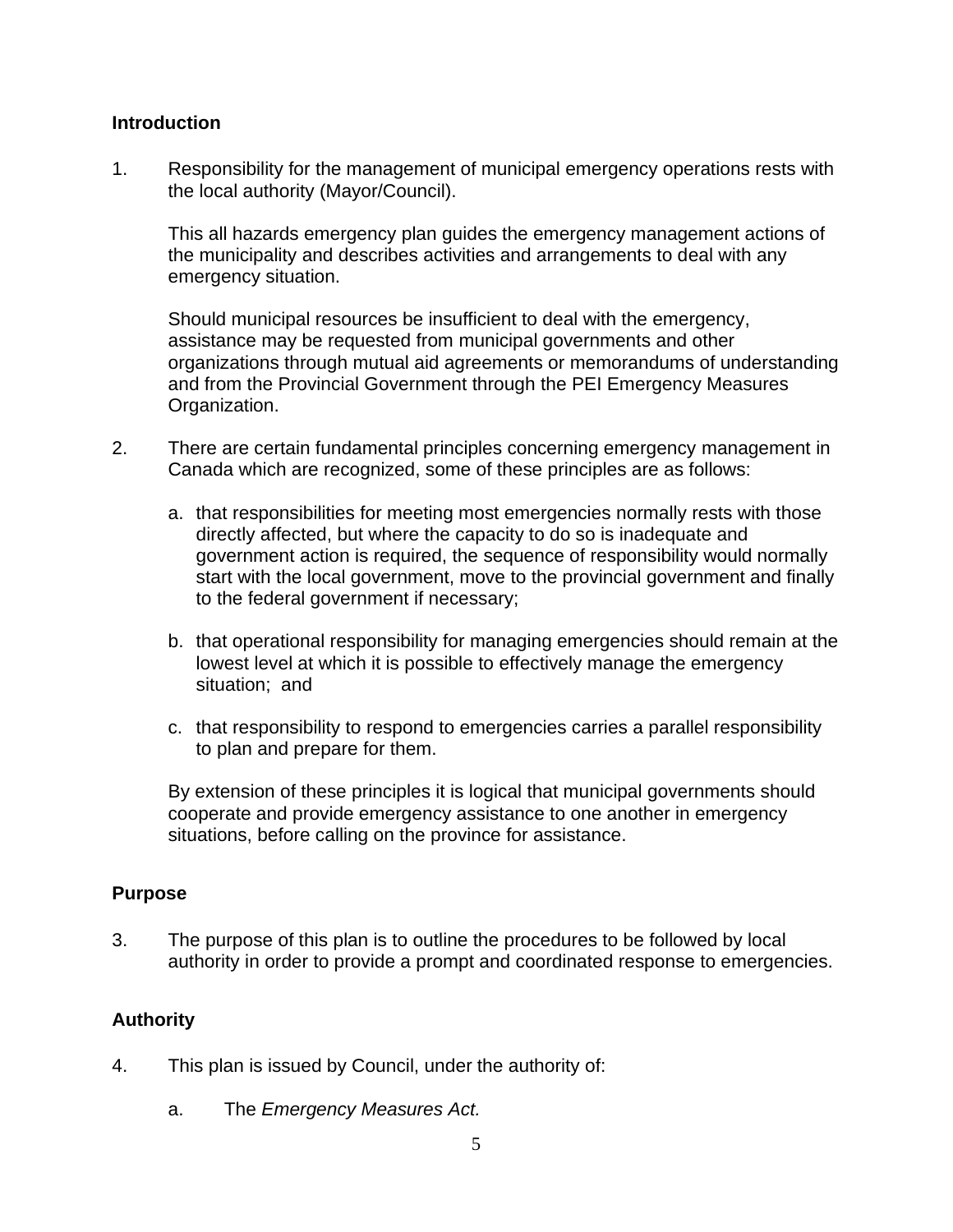- b. The *Municipal Government Act*.
- c. Rural Municipality of Crapaud Municipal Emergency Management Program bylaw.

## <span id="page-5-0"></span>**Definitions**

- 5**.** In this plan**:**
	- a. **"Act"** means the *Municipal Government Act*.
	- b. **"Chief Administrative Officer" or "CAO"** means the administrative head of a municipality.
	- c. **"Council"** means the Official Trustee or Mayor and other members of the Council of the Rural Municipality of Crapaud.
	- d. **"Deputy Municipal Emergency Co-ordinator"** means the person appointed by Council as the Deputy Municipal Emergency Co-ordinator pursuant to this bylaw.
	- e. **"Emergency"** means a present or imminent event in respect of which the Rural Municipality of Crapaud believes prompt coordination of action or regulation of persons or property must be undertaken to protect property or the health, safety or welfare of residents of the Rural Municipality of Crapaud.
	- f. **"Emergency Measures Organization (EMO)"** means the Prince Edward Island EMO established under section 3 of the *Emergency Measures Act*.
	- g. **"Emergency Operations Centre (EOC)"** means the location where designated members of the EOC team (municipal and external agencies) will work on coordinated decision making and emergency management for the response or recovery from an event.
	- h. **"Local Authority"** means a local authority as defined in the *Emergency Measures Act*.
	- i. **"Municipality"** means the Rural Municipality of Crapaud
	- j. **"Municipal Emergency Co-ordinator"** means the person appointed by Council as the Municipal Emergency Co-ordinator pursuant to this bylaw.
	- k. **"Municipal Emergency Management Planning Committee"** means the committee established pursuant to this bylaw.
	- l. **"Municipal Emergency Management Program"** means the program established pursuant to the bylaw.
	- m. **"Municipal Emergency Management Standing Committee"** means the standing committee established pursuant to this bylaw.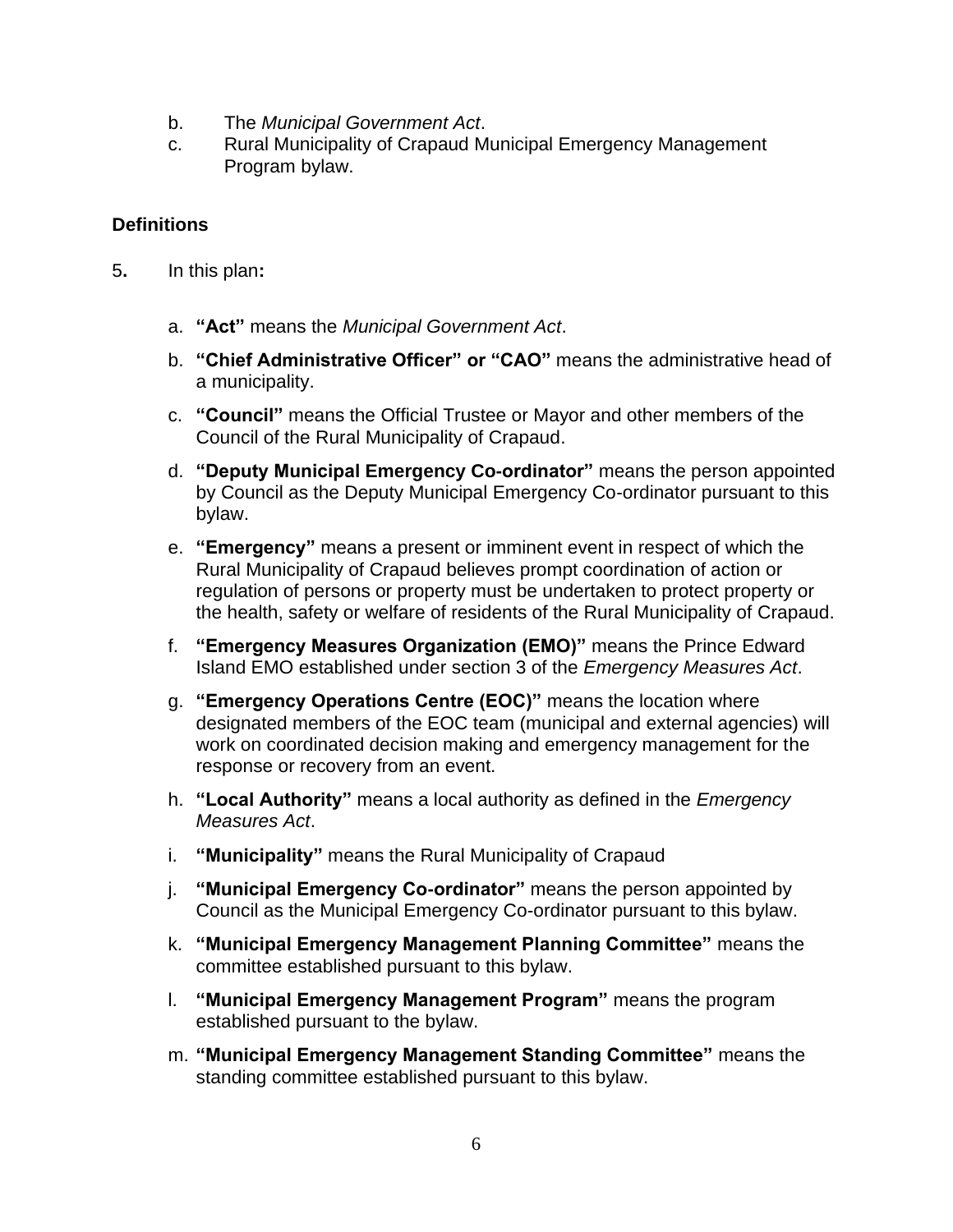- n. **"Minister"** refers to the Minister of Communities and Fisheries or the member of Executive Council charged by the Lieutenant Governor in Council with the administration of the *Emergency Measures Act*.
- o. **"Official Trustee"** refers to the individual appointed by the Minister pursuant to Section 221(b)(1) of the Act.
- p. **"State of Emergency"** means a state of emergency declared by the Minister pursuant to *Emergency Measures Act* subsection 9(1).
- q. **"State of Local Emergency"** means a state of local emergency declared by a local authority pursuant to *Emergency Measures Act* subsection 9(2) or by the Mayor of a municipality pursuant to subsection 9(2.1).

### <span id="page-6-0"></span>**Implementation**

- 6**.** This plan may be implemented in part or in full when no state of emergency exists:
	- a. By the Official Trustee
	- b. by the Council;
	- c. by the Mayor; or
	- d. by the Municipal Emergency Coordinator (subject to immediate report to a member of Council).

This plan shall be implemented:

- a. on a declaration of a state of local emergency by the Official Trustee or Council; or
- b. on a declaration of a state of provincial emergency by the Minister responsible for the PEI Emergency Measures Organization, in respect to all, or any part of, the municipality.

### <span id="page-6-1"></span>**Direction and Control**

7**.** Responsibility for the management of municipal emergency operations rests with the local authority. The Official Trustee or the Council shall have the authority for decision making during an emergency, with operational decisions being delegated to the Municipal Emergency Coordinator. The Official Trustee or the Council shall maintain responsibility for ensuring the continuity of municipal business operations outside of the emergency.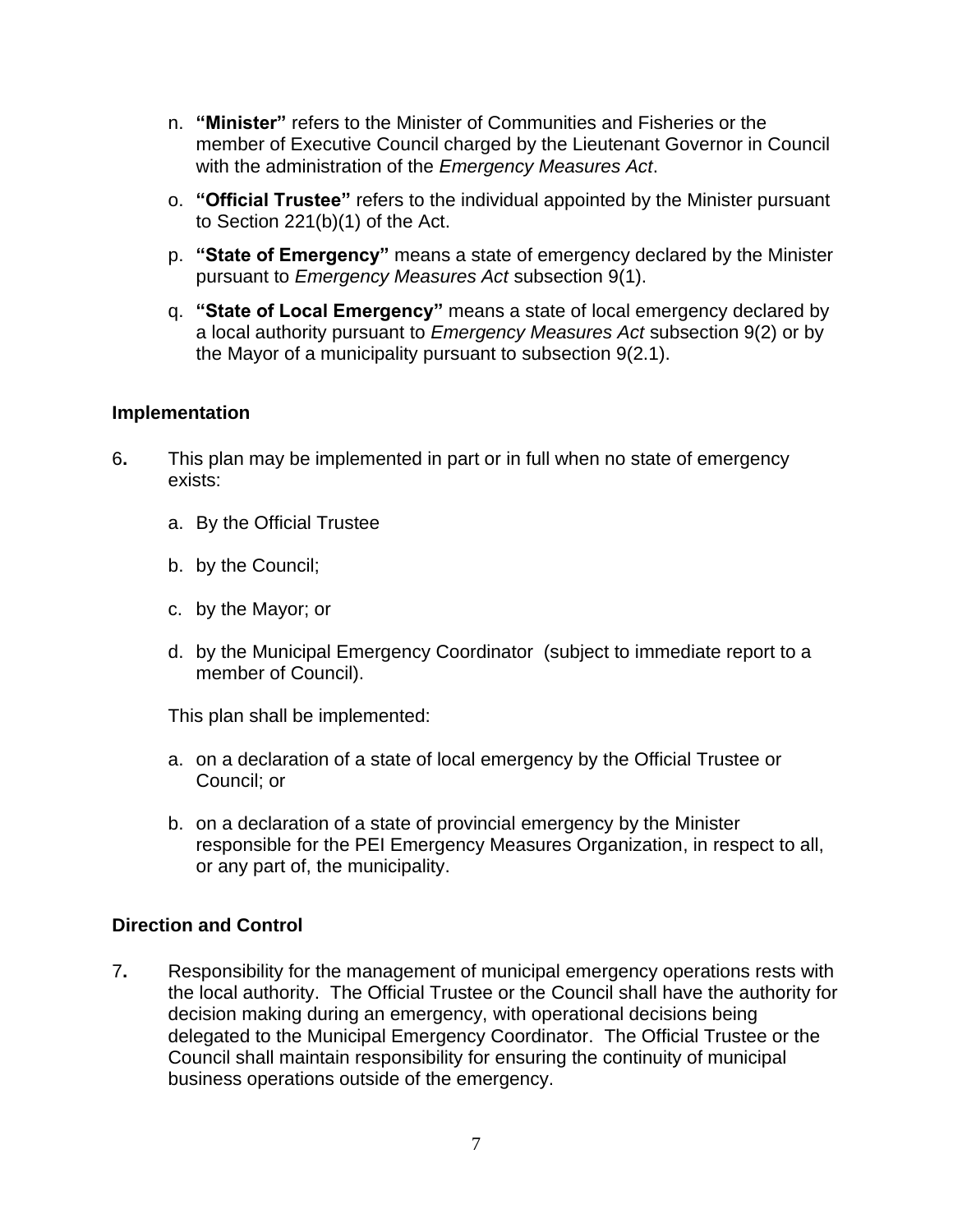- 8. The Municipal Emergency Coordinator is responsible for coordinating the efficient emergency response in the municipality on behalf of the Official Trustee or the Mayor/Council*.* He/she may activate the Emergency Operations Center staff partially or fully, depending on the nature and magnitude of the emergency.
- 9. If there is a designated emergency site it will be under the direction of the Incident Commander. If there is no Incident Commander in place, he/she will be designated by the local authority.
- 10. The Municipal Emergency Operations Centre will be located at the Crapaud Municipal Offices, 20424 Rte 1, Crapaud. The alternate to the EOC is located at South Shore United Church. 85 Rte 10, Crapaud.
- 11. PEI Emergency Measures Organization The local authority may be advised and assisted by PEI EMO staff and representatives of provincial departments and agencies in order to provide a coordinated municipal/provincial response.
- 12. Emergency roles and responsibilities of the Official Trustee, Municipal Council, the Municipal Emergency Coordinator and the Emergency Operations Centre Team are listed in the Appendices.

### <span id="page-7-0"></span>**Requests for Assistance**

13. Requests for provincial assistance, if required, will be made to the PEI Emergency Measures Organization (PEI EMO) by the person with authority to make such requests on behalf of the municipality. Requests may be verbal initially but must be confirmed in writing.

PEI EMO is responsible for coordinating the interface with the municipalities. When the emergency clearly impacts on areas of provincial jurisdiction (e.g. any emergency in an area that is unincorporated, emergencies on provincial lands) or in a provincially declared emergency, the province may assume responsibility for direction and coordination of the emergency. Municipal operations will remain under the authority of the municipal jurisdiction but may be coordinated provincially.

### <span id="page-7-1"></span>**Notification**

14. When an emergency occurs, or is imminent, the person or agency becoming aware of the situation will be responsible for alerting the Municipal Emergency Coordinator who will in turn alert the Official Trustee or the Mayor/Council.

The Municipal Emergency Coordinator will maintain a current EOC contact list and will instruct the designated person **Deputy Emergency Coordinator** to start notifying individuals on the list if the EOC is being activated.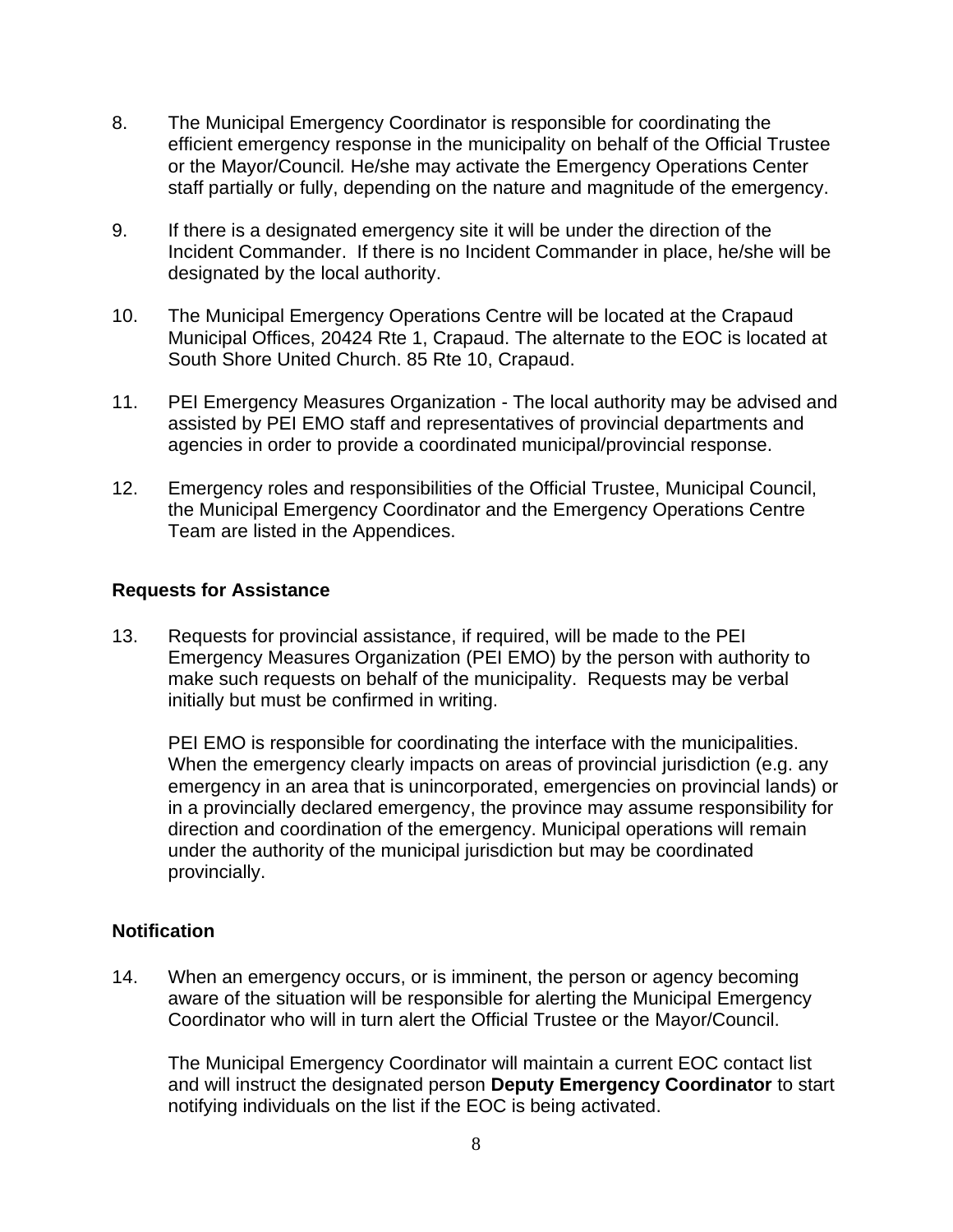### <span id="page-8-0"></span>**Expenditures**

15. The Council may authorize the Chief Administrative Officer (CAO) to incur any liabilities that the Chief Administrative Officer considers necessary to assist in the emergency response or recovery which is beyond current budget allowances. The CAO is responsible for keeping records of the expenditures made and the equipment used in implementing the Municipal Emergency Management Program or responding to a declared emergency.

### <span id="page-8-1"></span>**Review and Amendment**

16. This plan will be reviewed **annually in December** by the Municipal Emergency Coordinator, who will be responsible for the preparation of amendments, as required, and for submission to PEI EMO for review and adoption by Council.

### <span id="page-8-2"></span>**Emergency Operations Center**

17. The Emergency Operations Centre (EOC) team is comprised of municipal representatives and external agencies, under the direction of the Municipal Emergency Manager. The EOC team is responsible for making operational decisions to support and assist the Incident Commander. When the EOC is activated it should be staffed to a level that matches the needs of the incident. The size and composition of the EOC may vary according to the requirements of the particular circumstances in the opinion of the EOC Manager.

The EOC team is led by the EOC Manager who is responsible for overall emergency policy and coordination, public information and media relations, agency liaison, and proper risk management procedures, through the joint efforts of local government agencies and private organizations. Roles and responsibilities for the EOC positions can be found in the Appendices.

When using the recommended Incident Command System (ICS) in the EOC, there are four management functions required to manage an emergency. The EOC Manager is always responsible for these four functions unless the nature and size of the emergency warrants one or more of these functions being filled.

**Operations** – Responsible for coordinating all jurisdictional operations in support of the emergency response through implementation of the EOC Action Plan.

**Planning** – Responsible for collecting, evaluating, and disseminating information, developing the EOC Action Plan and tracking all resources, and maintaining all EOC documentation.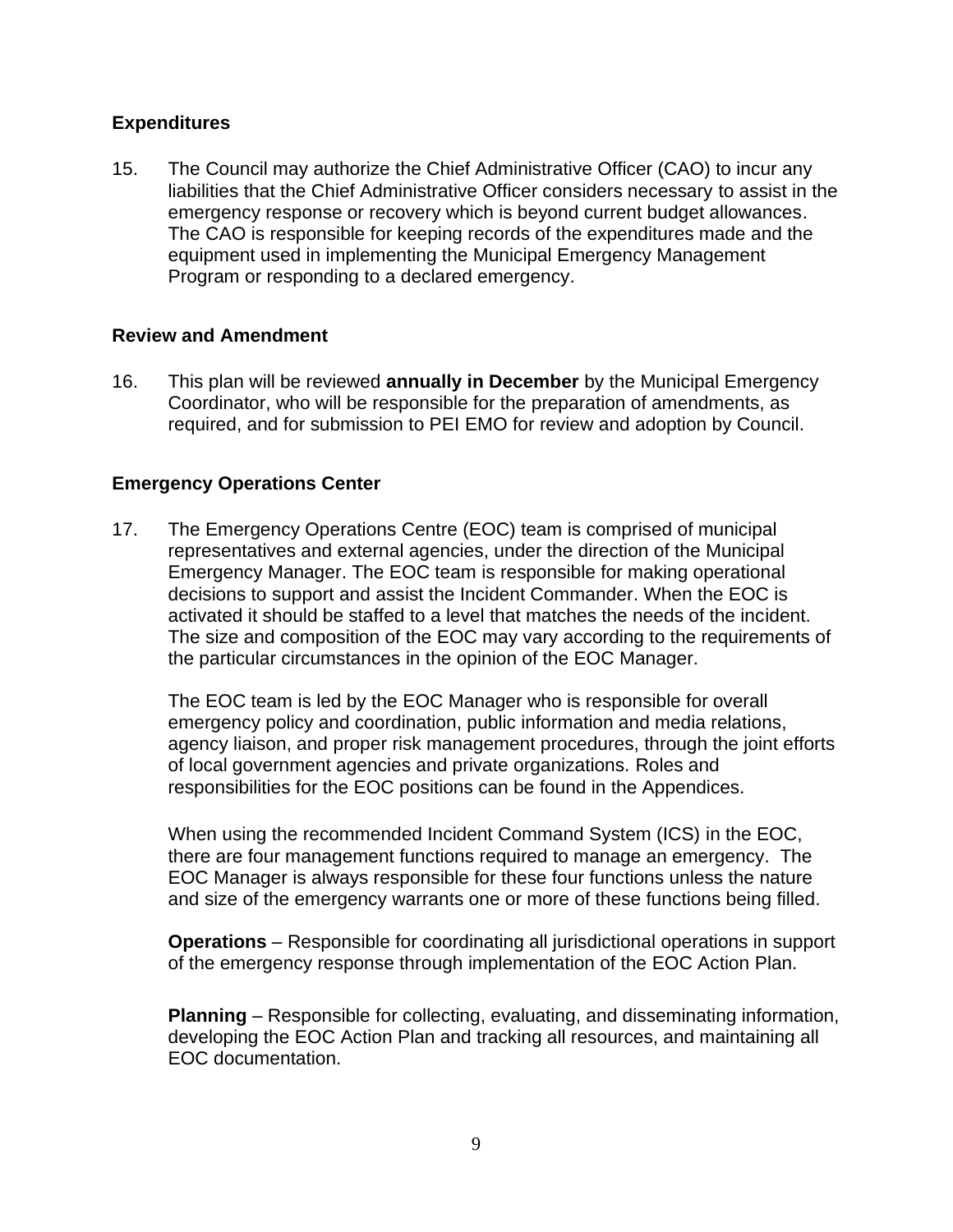**Logistics** – Responsible for providing facilities, services, personnel, equipment and materials.

**Finance / Administration** – Responsible for financial activities and other administrative aspects.

### <span id="page-9-0"></span>**Exercise Work Plan**

- 18. Exercises are an essential component of an emergency management program and have 3 main functions:
	- **Validation** To validate plans, protocols, and procedures and demonstrate resolve to prepare for emergencies
	- **Training** To develop staff competencies, to give staff practice in carrying out their roles in the plans, and to assess and improve performance.
	- **Testing** To test well-established procedures and reveal gaps that may exist.

In accordance with subsection 145(3) of the Act, the Municipal Emergency Management Program for the municipality shall include an exercise work plan **(See Appendix "D")** that, at a minimum, provides for:

- An annual discussion-based exercise to be commenced by not later than one year after the approval of the program by the PEI Emergency Measures Organization; and
- An operational-based exercise, which includes participants by the appropriate response agencies referred to in the Municipal Emergency Management Program, to be undertaken by the municipality once every five years, commencing not later than five years after the approval of the Municipal Emergency Management Program by the PEI Emergency Measures Organization.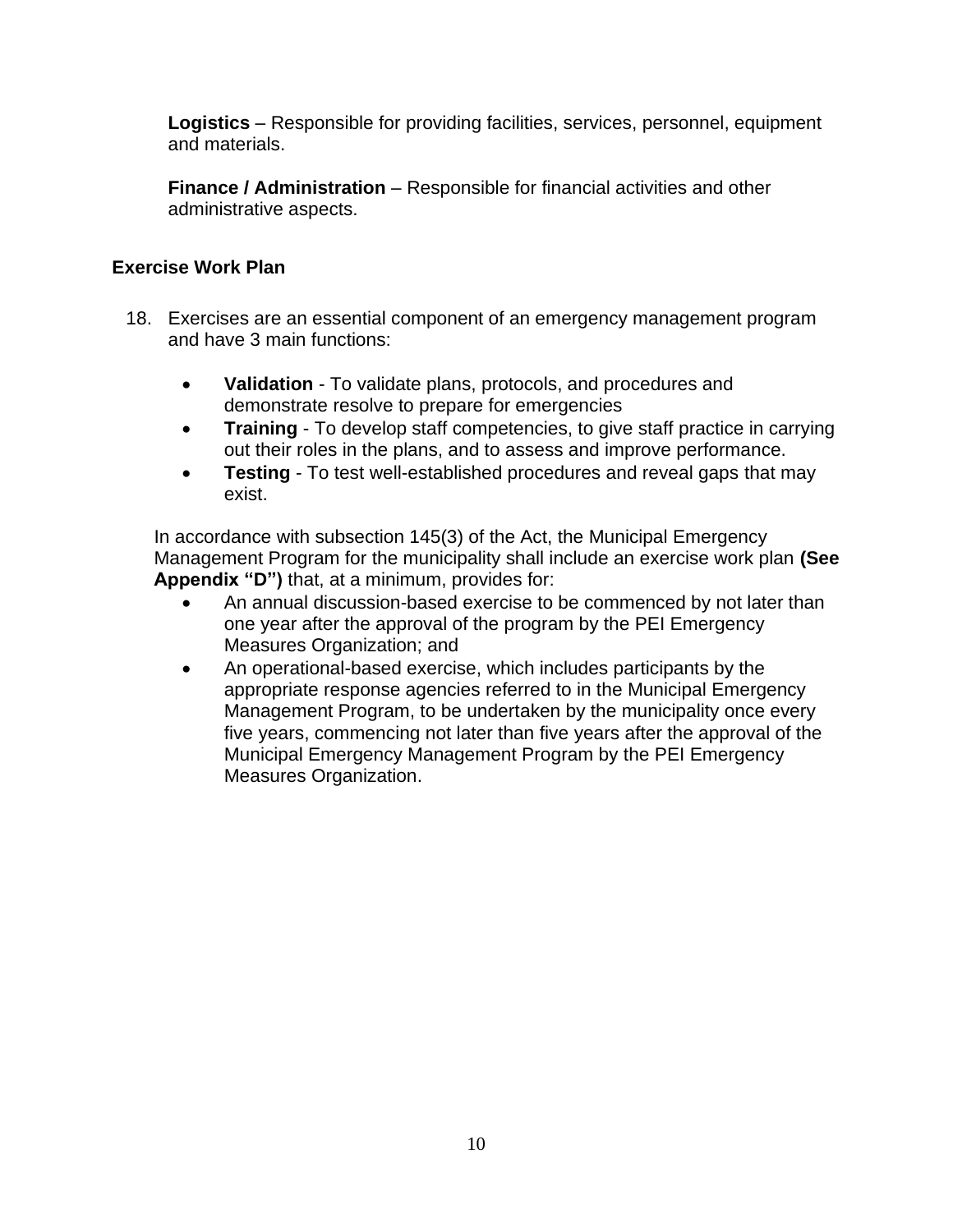

## <span id="page-10-0"></span>**The Rural Municipality of Crapaud Emergency Operations Center**

**\*\*Structure is scalable as needed to respond to the event determined by the Coordinator**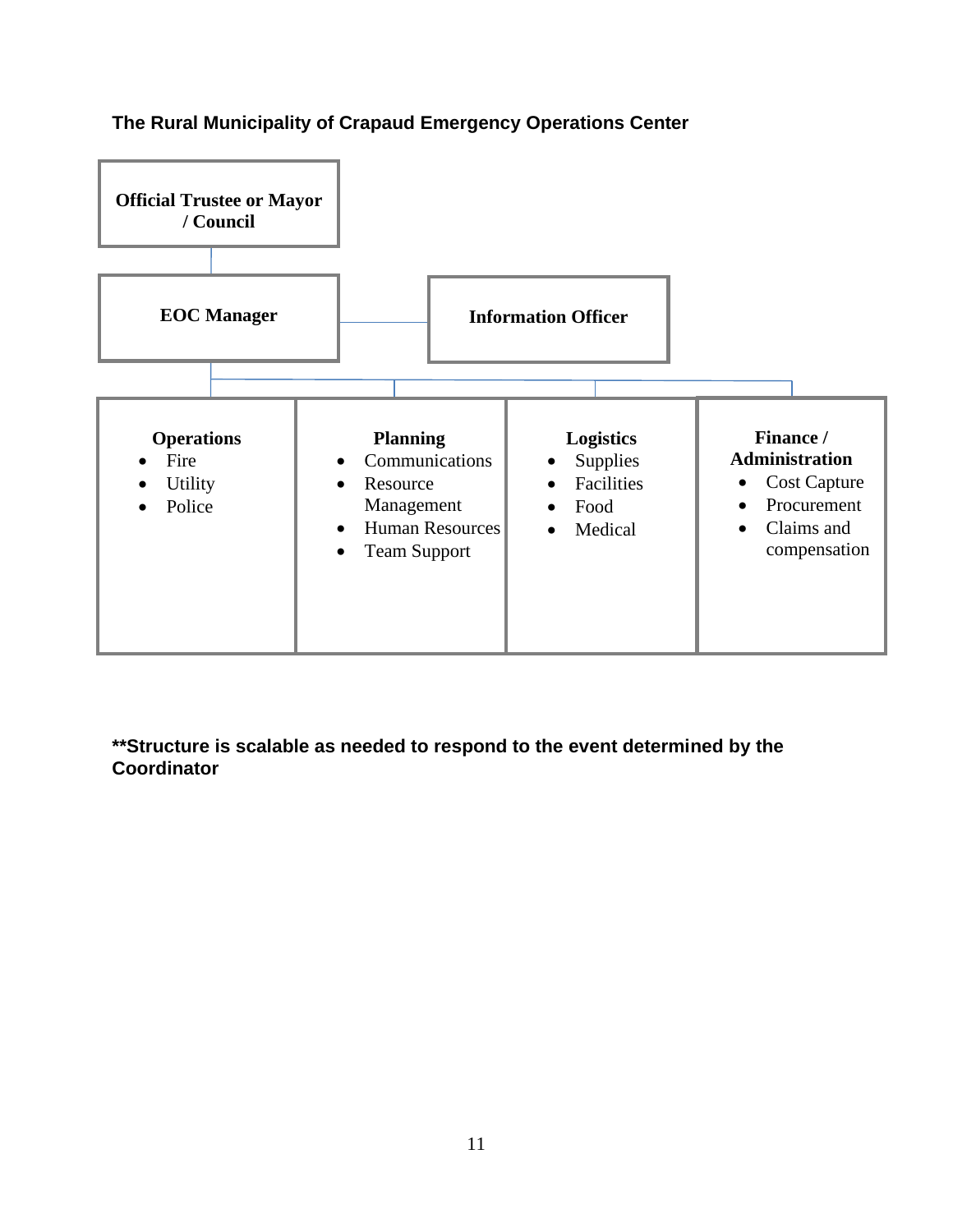## **List of Appendices**

### <span id="page-11-0"></span>**Appendix A - Municipal Contact Numbers**

- Emergency Contacts
- Municipal Council
- Emergency Operations Center Team

**Appendix B - EOC Team Members Responsibilities**

- **Appendix C - List of Resources**
- **Appendix D - Declaration of State of Local Emergency Form**
- **Appendix E - Training and Exercise Work Plan**
- **Appendix F - Evacuation Procedures**
- **Appendix G - Reception Center Procedures**
- **Appendix H - Other Emergency Plans**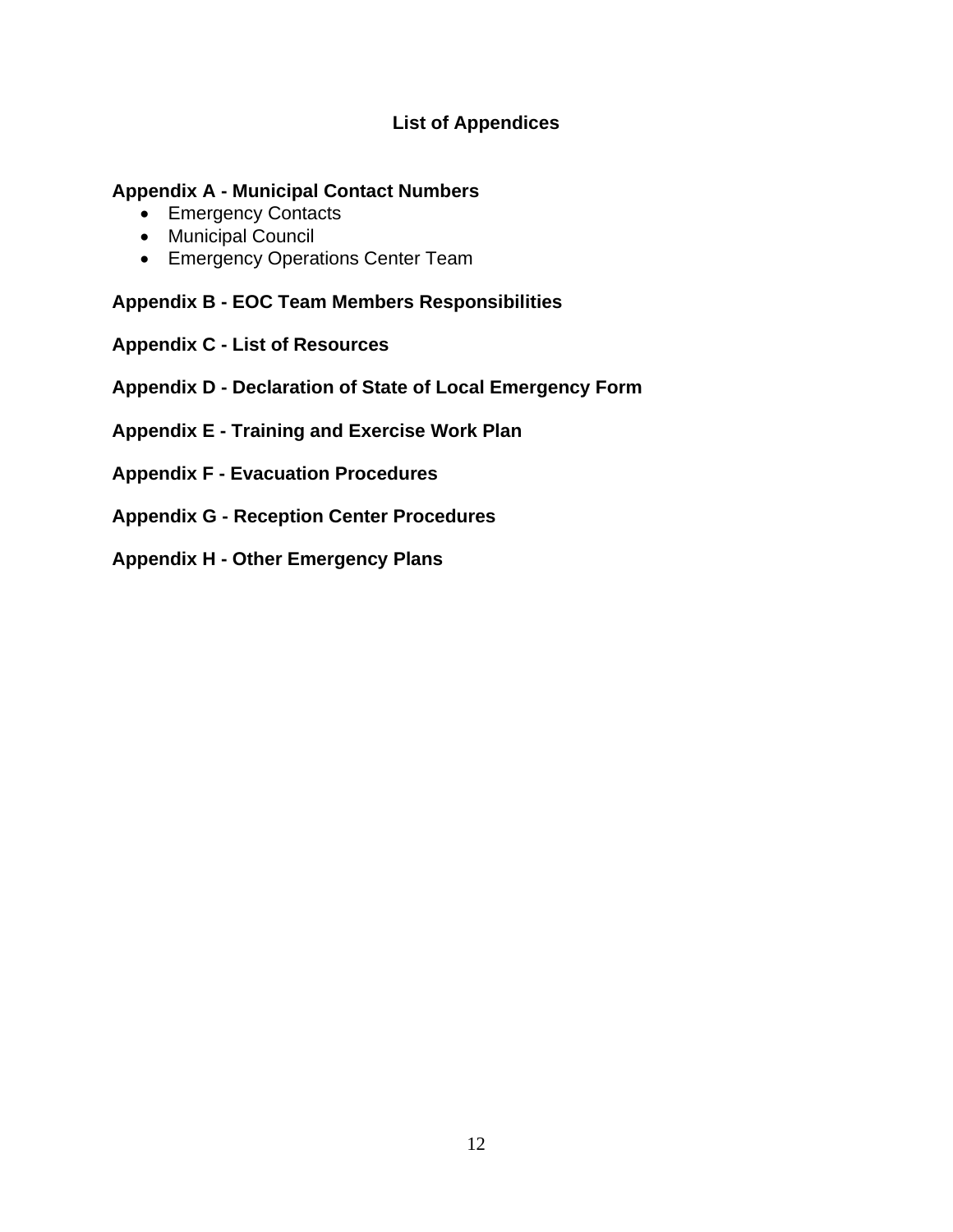# **Appendix A**

## **EMERGENCY CONTACTS**

<span id="page-12-0"></span>

| <b>Agency</b>              | <b>Work</b>                      | <b>Emergency</b>                   | Fax            | <b>Email</b>  |
|----------------------------|----------------------------------|------------------------------------|----------------|---------------|
| Fire                       |                                  | 911                                |                |               |
| Police                     |                                  | 911                                |                |               |
| Ambulance                  |                                  | 911                                |                |               |
| Environmental<br>Emergency | 902-368-5024                     | 1-800-565-1633                     |                |               |
| <b>Poison Control</b>      | 1-800-565-8161                   | 1-800-565-8161                     |                |               |
| <b>CANUTEC</b>             |                                  | 613-996-6666<br>Cell: *666(Canada) |                |               |
| PEI EMO                    | 1-902-894-0385<br>1-877-894-0385 | 1-902-892-9365                     | 1-902-368-6362 | emo@gov.pe.ca |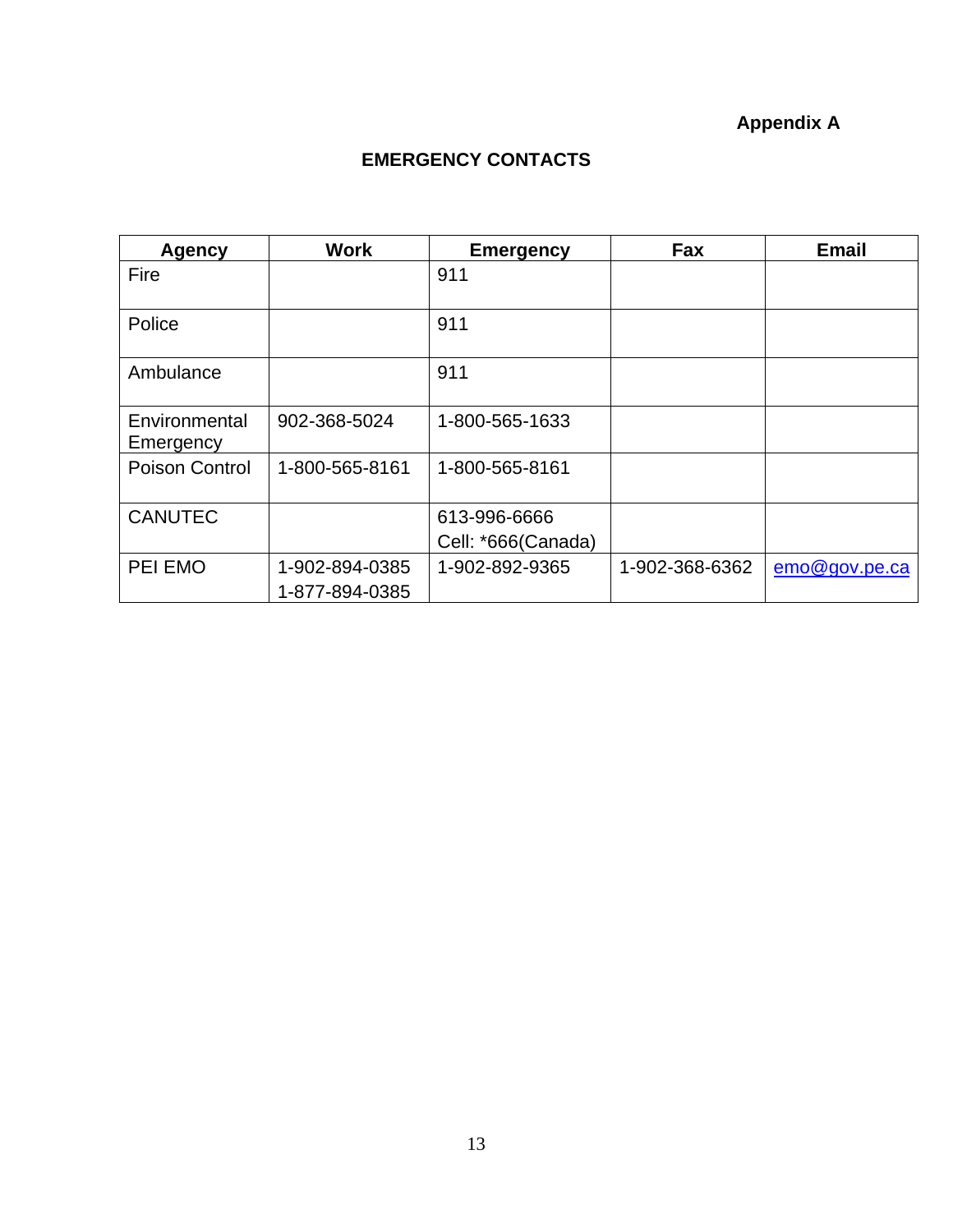# **Appendix A**

# **MUNICIPAL COUNCIL CONTACTS**

<span id="page-13-0"></span>

| <b>Name</b>                | <b>Work</b><br># | Home<br>$\#$            | Cell #                     | Fax<br>$\#$ | <b>Email</b>                          |
|----------------------------|------------------|-------------------------|----------------------------|-------------|---------------------------------------|
| Official<br><b>Trustee</b> | $902 -$          | $902 -$<br>566-<br>5584 | $902 -$<br>$314 -$<br>0845 |             | Officialtrustee@communityofcrapaud.ca |
|                            |                  |                         |                            |             |                                       |
| Mayor<br>(vacant)          |                  |                         |                            |             |                                       |
|                            |                  |                         |                            |             |                                       |
| Council<br>(vacant)        |                  |                         |                            |             |                                       |
|                            |                  |                         |                            |             |                                       |
|                            |                  |                         |                            |             |                                       |
|                            |                  |                         |                            |             |                                       |
|                            |                  |                         |                            |             |                                       |
|                            |                  |                         |                            |             |                                       |
|                            |                  |                         |                            |             |                                       |
|                            |                  |                         |                            |             |                                       |
|                            |                  |                         |                            |             |                                       |
|                            |                  |                         |                            |             |                                       |
|                            |                  |                         |                            |             |                                       |
|                            |                  |                         |                            |             |                                       |
|                            |                  |                         |                            |             |                                       |
|                            |                  |                         |                            |             |                                       |
|                            |                  |                         |                            |             |                                       |
|                            |                  |                         |                            |             |                                       |
|                            |                  |                         |                            |             |                                       |
|                            |                  |                         |                            |             |                                       |
|                            |                  |                         |                            |             |                                       |
|                            |                  |                         |                            |             |                                       |
|                            |                  |                         |                            |             |                                       |
|                            |                  |                         |                            |             |                                       |
|                            |                  |                         |                            |             |                                       |
|                            |                  |                         |                            |             |                                       |
|                            |                  |                         |                            |             |                                       |
|                            |                  |                         |                            |             |                                       |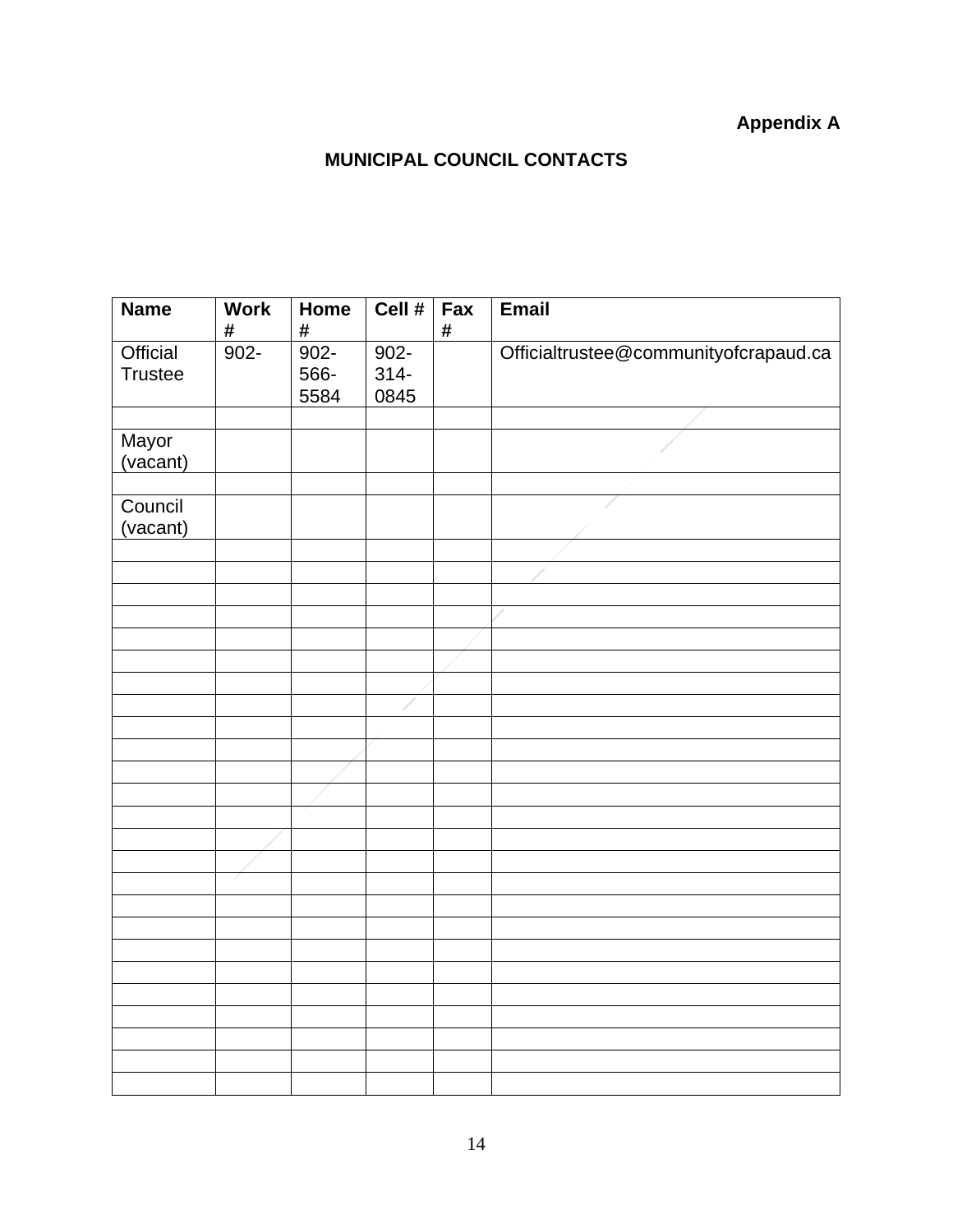## **Appendix A**

## **EMERGENCY OPERATIONS CENTER TEAM CONTACTS**

<span id="page-14-0"></span>

| <b>Function</b>              | <b>Name</b>         | <b>Work</b>  | Home         | <b>Cell</b> |
|------------------------------|---------------------|--------------|--------------|-------------|
| <b>Emergency Management</b>  | <b>Nate Visser</b>  |              | 902-393-1625 | 902-393-    |
| Coordinator                  |                     |              |              | 1625        |
| <b>Deputy EM Coordinator</b> | Margaret Armsworthy |              | 902-658-2816 | 902-439-    |
|                              |                     |              |              | 2724        |
| Finance / Admin              | Nicole DesRoches,   | 902-658-2558 |              | 902-439-    |
|                              | CAO                 |              |              | 0733        |
| <b>Operations</b>            | Dennis Lowther,     | $902 -$      |              | $902 -$     |
|                              | Manager of Sewer    |              |              |             |
|                              | and Water           |              |              |             |
|                              |                     |              |              |             |
| <b>Information Officer</b>   | Nicole DesRoches,   | 902-658-2558 |              | 902-439-    |
|                              | CAO                 |              |              | 0733        |
|                              |                     |              |              |             |
|                              |                     |              |              |             |
|                              |                     |              |              |             |
|                              |                     |              |              |             |
|                              |                     |              |              |             |
|                              |                     |              |              |             |
|                              |                     |              |              |             |
|                              |                     |              |              |             |
|                              |                     |              |              |             |
|                              |                     |              |              |             |
|                              |                     |              |              |             |
|                              |                     |              |              |             |
|                              |                     |              |              |             |
|                              |                     |              |              |             |
|                              |                     |              |              |             |
|                              |                     |              |              |             |
|                              |                     |              |              |             |
|                              |                     |              |              |             |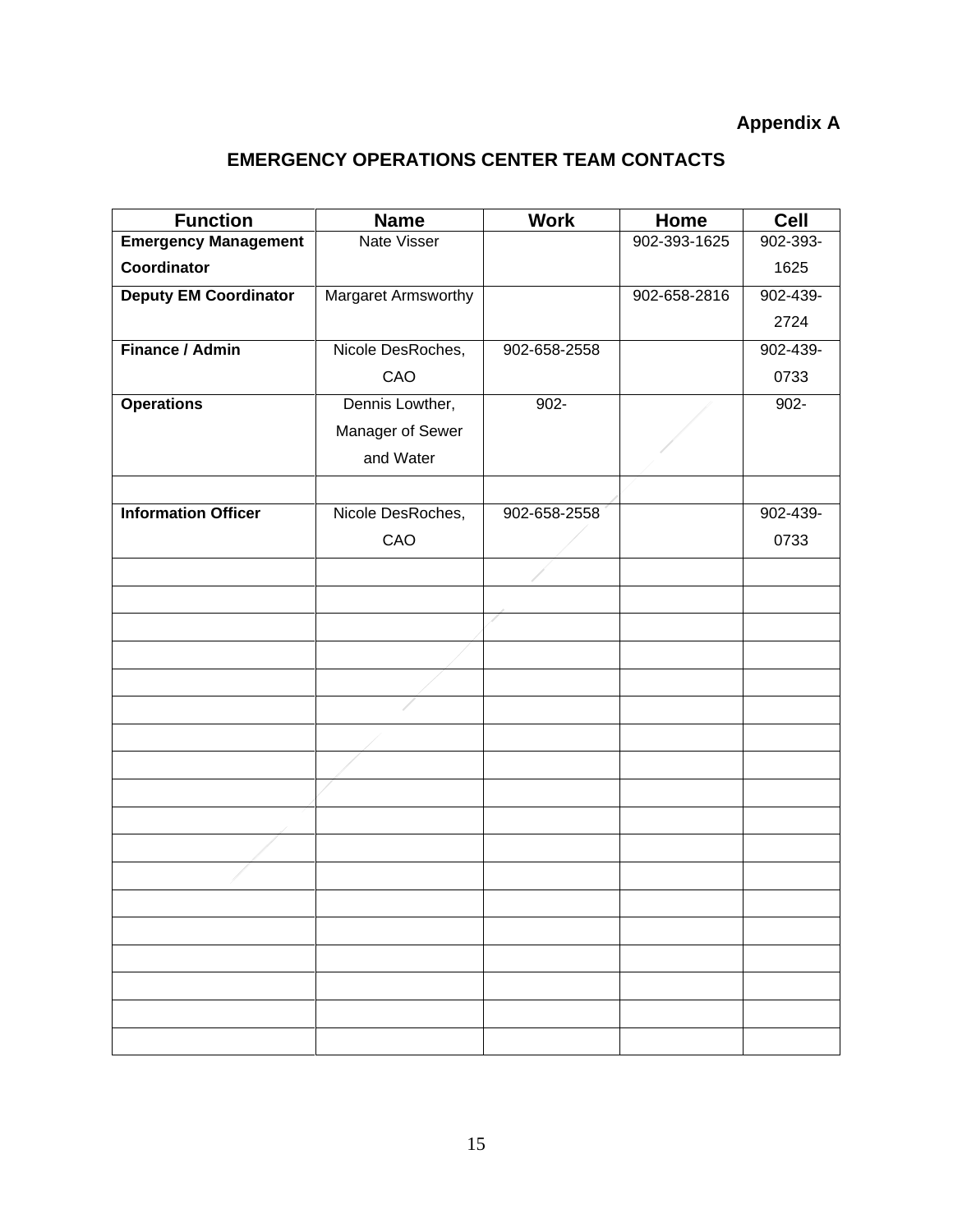## **EOC TEAM MEMBERS RESPONSIBILITIES**

## <span id="page-15-0"></span>**EOC Manager (Nate Visser)**

Reports to: Official Trustee or Mayor and Council (Executive)

The EOC Manager's primary responsibility is to coordinate the efficient response in an emergency. Responsibilities include:

- 1. Activating the EOC if required.
- 2. Initiating the EOC fan-out/notification list.
- 3. Ensuring EOC positions are staffed as required.
- 4. Ensuring an up-to-date contact list is maintained for fan out purposes.
- 5. Ensuring information sharing meetings take place.
- 6. Reporting major incidents to PEI Emergency Measures Organization (PEI EMO).
- 7. Ensuring the development of an EOC Action Plan.
- 8. Ensuring the EOC Team take prompt and effective action in response to problems.
- 9. Ensuring personal logs are maintained by all the EOC Team.
- 10. Requesting expert assistance as required.
- 11. Advising council if there is a need to evacuate a specific area.
- 12. Coordinating evacuation with the EOC Team.
- 13. Consulting with the Social Services representative on the selection and opening of Reception Centre(s).
- 14. Monitoring the capacity of the area resources and if overextended, requesting assistance through mutual aid and PEI EMO, upon approval from council.
- 15. Informing the EOC Team of issues as they arise.
- 16. Ensuring communications are established with the Incident Commander at the site (if applicable).
- 17. Ensuring a thorough situation briefing is conducted during shift changes.
- 18. Ensuring replacement is thoroughly briefed during shift changes.
- 19. Ensuring that a main event log is maintained.
- 20. Maintaining a personal log of all actions taken.
- 21. Other duties as required.

## **Finance and Administration Section Chief (CAO)**

Reports to: EOC Manager (Nicole DesRoches)

The Finance and Administration Section concerns itself with the financial aspects of an emergency including capturing the costs of dealing with an incident, procuring items, dealing with claims and compensation, and recording the work hours of EOC Team. Responsibilities of the Finance and Administration Section Chief include: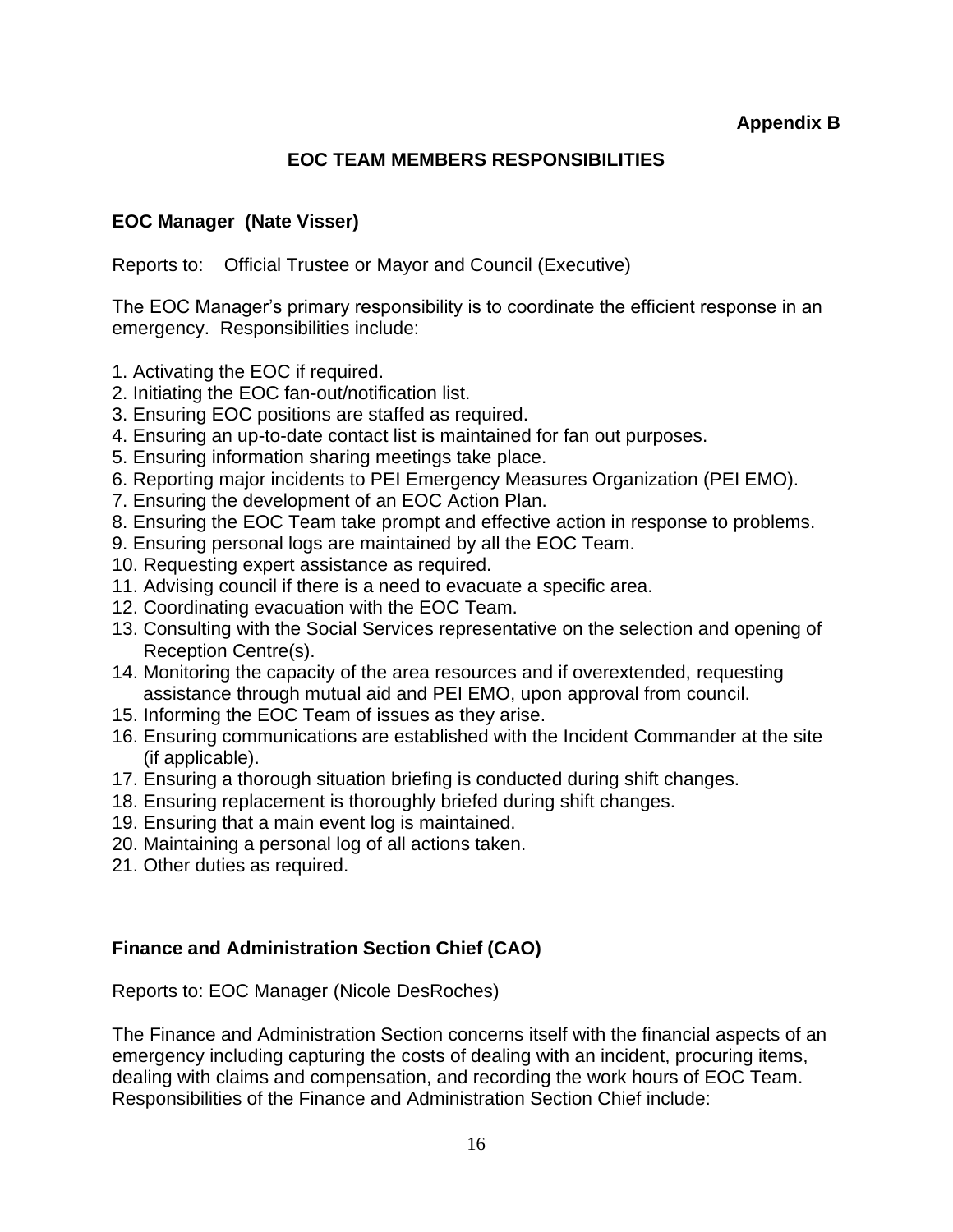- 1. Ensuring EOC participants sign in and out of the EOC.
- 2. Developing a plan for capturing costs dealing with the incident.
- 3. Briefing EOC Team during Information Sharing Meetings on matters of importance.
- 4. Working to support the EOC Action Plan and/or fulfill direction given by the EOC Manager.
- 5. Obtaining EOC Team sign in/sign out times during deactivation
- 6. Assisting with Disaster Financial Assistance Arrangements (DFAA) claims, as required, during the recovery phase.
- 7. Maintaining a Personal Log of all actions taken.
- 8. Ensuring the replacement is thoroughly briefed during shift changes.
- 9. Other duties as assigned by the EOC Manager.

## **Fire Agency Representative (Operations)**

The Fire Representative may not be available to report to the EOC, depending on the nature of the emergency, they may be at the incident site.

### **Reports to**: EOC Manager (Chief Raymond MacDonald)

The Fire representative coordinates all area emergency fire and rescue services. Responsibilities of the Fire representative include the following:

- 1. Maintaining an up-to-date list of all fire and rescue resources in the area.
- 2. Determining where specialized equipment and operators may be obtained depending on the nature of the emergency.
- 3. Providing specialized equipment and operators when requested by the site.
- 4. Coordinating requests for mutual aid.
- 5. Briefing EOC Team during Information Sharing Meetings.
- 6. Providing advice to the EOC Manager when evacuation appears likely.
- 7. Ensuring that dangerous goods support agencies are contacted if necessary.
- 8. Updating maps and notice boards as necessary.
- 9. Ensuring that replacements are thoroughly briefed during shift changes.
- 10. Maintaining a personal log of all actions taken.
- 11. Other duties as assigned by the EOC Manager.

## **Information Officer (IO)**

Reports to: EOC Deputy Manager (Margaret Armsworthy)

The responsibilities of the Information Officer are as follows:

- 1. Maintaining an up-to-date list of all media services in the area.
- 2. Implementing a crisis communication plan to support the incident.
- 3. Leading an Information Team (if required).
- 4. Establishing a media-briefing centre.
- 5. Keeping the public informed of significant developments occurring during the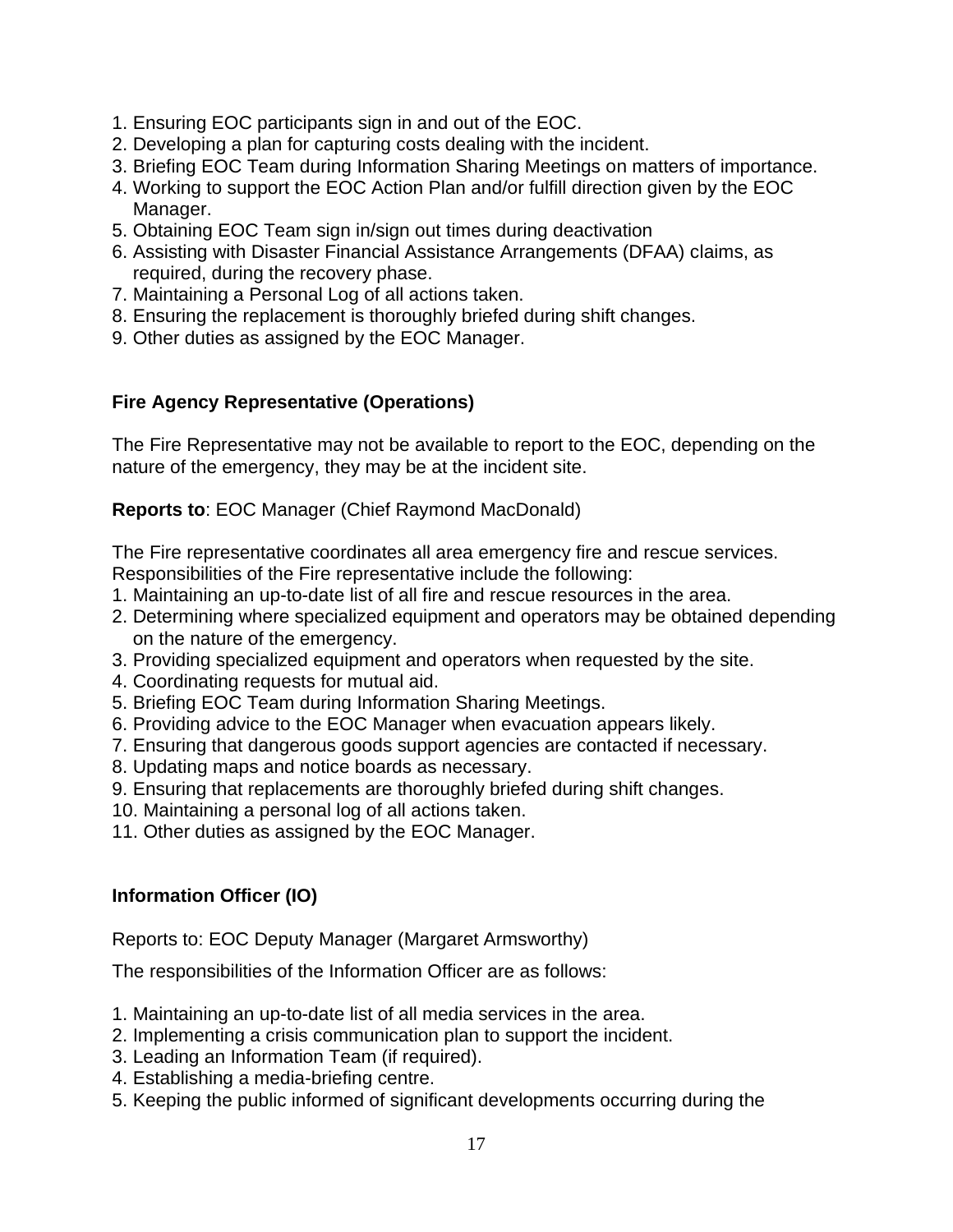Emergency by notifying radio stations and or print media

- 6. Briefing the media periodically.
- 7. Maintaining a personal log of all actions taken.
- 8. Briefing the EOC Team during Information Sharing Meetings.
- 9. Ensuring the replacement is thoroughly briefed during shift changes.
- 10. Other duties as assigned by the EOC Manager.

## **Police Agency Representative (Operations)**

The Police Agency Rep may not be available to report to the EOC, depending on the nature of the emergency, they may be at the incident site.

Reports to: EOC Manager (Staff Sgt Gunn)

The Police agency representative coordinates area emergency police and security services.

- 1. Maintaining an up-to-date list of all police and security resources in the area.
- 2. Providing police and security resources when requested by the site.
- 3. Establishing priorities for the use of resources in collaboration with the Operations Section Chief.
- 4. Determining where specialized equipment and operators may be obtained depending on the nature of the emergency and providing these resources to the site when requested.
- 5. Determining evacuation routes in concert with the Transportation Rep and the EOC Manager.
- 6. Brief EOC Team on matters of importance during Information Sharing Meetings.
- 7. Providing advice to the EOC Manager when evacuation appears likely.
- 8. Providing security for specific facilities as requested.
- 9. Updating maps and notice boards, as necessary.
- 10. Ensuring that replacements are thoroughly briefed during shift changes.
- 11. Maintaining a personal log of all actions taken.
- 12. Other duties as assigned by the EOC Manager.

## **Utilities Representative (Operations)**

### **Reports to:** EOC Manager (Dennis Lowther)

The Utilities representative is responsible for coordinating area emergency public works services.

- 1. Maintaining an up-to-date list of all public works resources in the area.
- 2. Determining where and how potable water may be obtained and distributed during an emergency.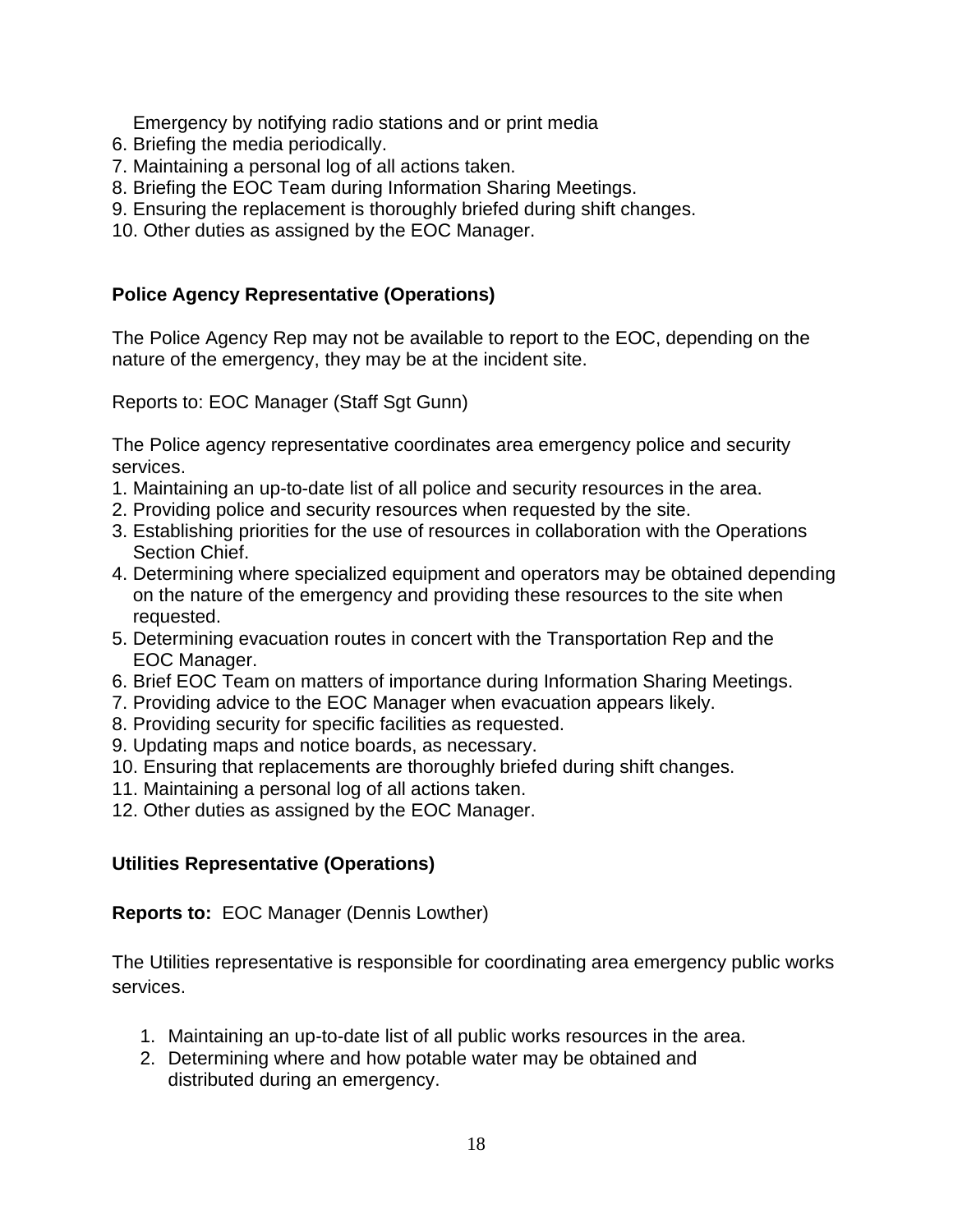- 3. Providing a list of heavy equipment and operators located in the area to emergency services if required.
- 4. Establishing priority for use of public works resources in collaboration with other services.
- 5. Maintaining and refueling generators at established Reception Centres. Brief EOC Team on matters of importance during the Information Sharing Meetings.
- 6. Maintaining an up-to-date list of all transportation resources in the area.
- 7. Determining where specialized vehicles and operators may be obtained depending on the nature of the emergency and providing them to the site when requested.
- 8. Providing transportation services when requested by the site.
- 9. Establishing priorities for the use of resources in collaboration with other services.
- 10. Selecting evacuation routes and pick-up points as necessary, in concert with the Police Agency Rep.
- 11.Brief EOC Team on matters of importance during Information Sharing Meetings.
- 12. Informing transportation drivers of the locations of the reception centres, or other places where evacuees may be housed.
- 13. Providing transportation as requested by the EOC Team.
- 14. Providing advice to the EOC Manager when evacuation appears likely.
- 15. Updating maps and notice boards as necessary.
- 16. Ensuring that replacement is thoroughly briefed during shift changes;
- 17. Maintaining a personal log of all actions taken, and
- 18. Other duties as assigned by the EOC Manager.

## **Social Services Representative**

Reports to: EOC Deputy Manager (Margaret Armsworthy)

The Social Services representative is responsible for coordinating all aspects of Emergency Social Services including lodging, feeding, clothing, personal services and registration & Inquiry.

- 1. Ensuring that an up-to-date list of all emergency social services resources are maintained.
- 2. Providing overall supervision of all social services activities.
- 3. Registering all evacuees as they arrive at the reception centre.
- 4. Predetermining resources that may be required depending on the situation.
- 5. Informing the EOC Manager of major incidents as they occur.
- 6. Brief EOC Team during information sharing meetings.
- 7. Maintaining a list of all staff assisting with emergency social services and ensuring that replacements are thoroughly briefed during shift changes.
- 8. Monitoring the capacity of area resources, and if overextended, requesting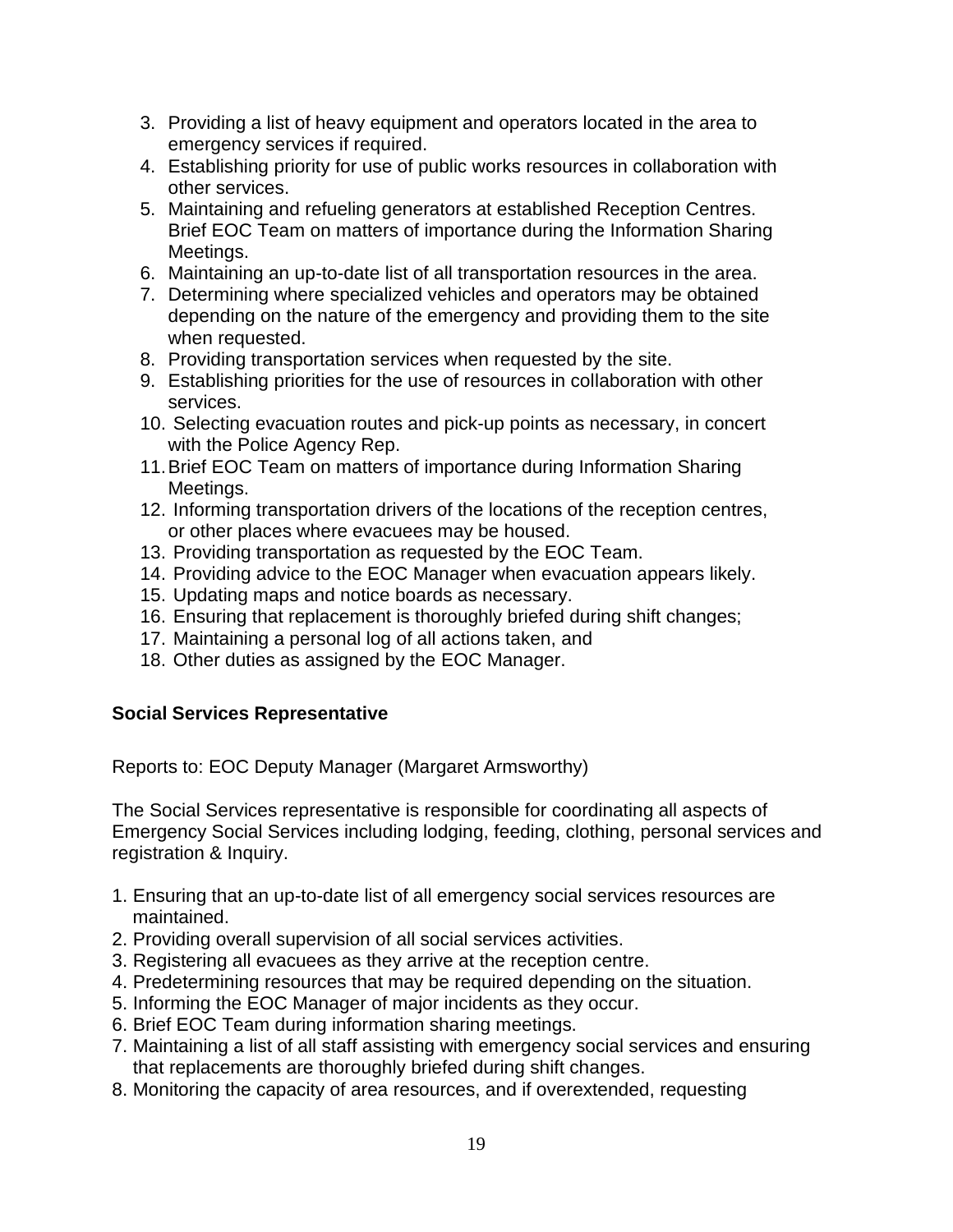assistance through the EOC Manager

- 9. Maintaining a personal log of all actions taken.
- 10. Other duties as assigned by the EOC Manager.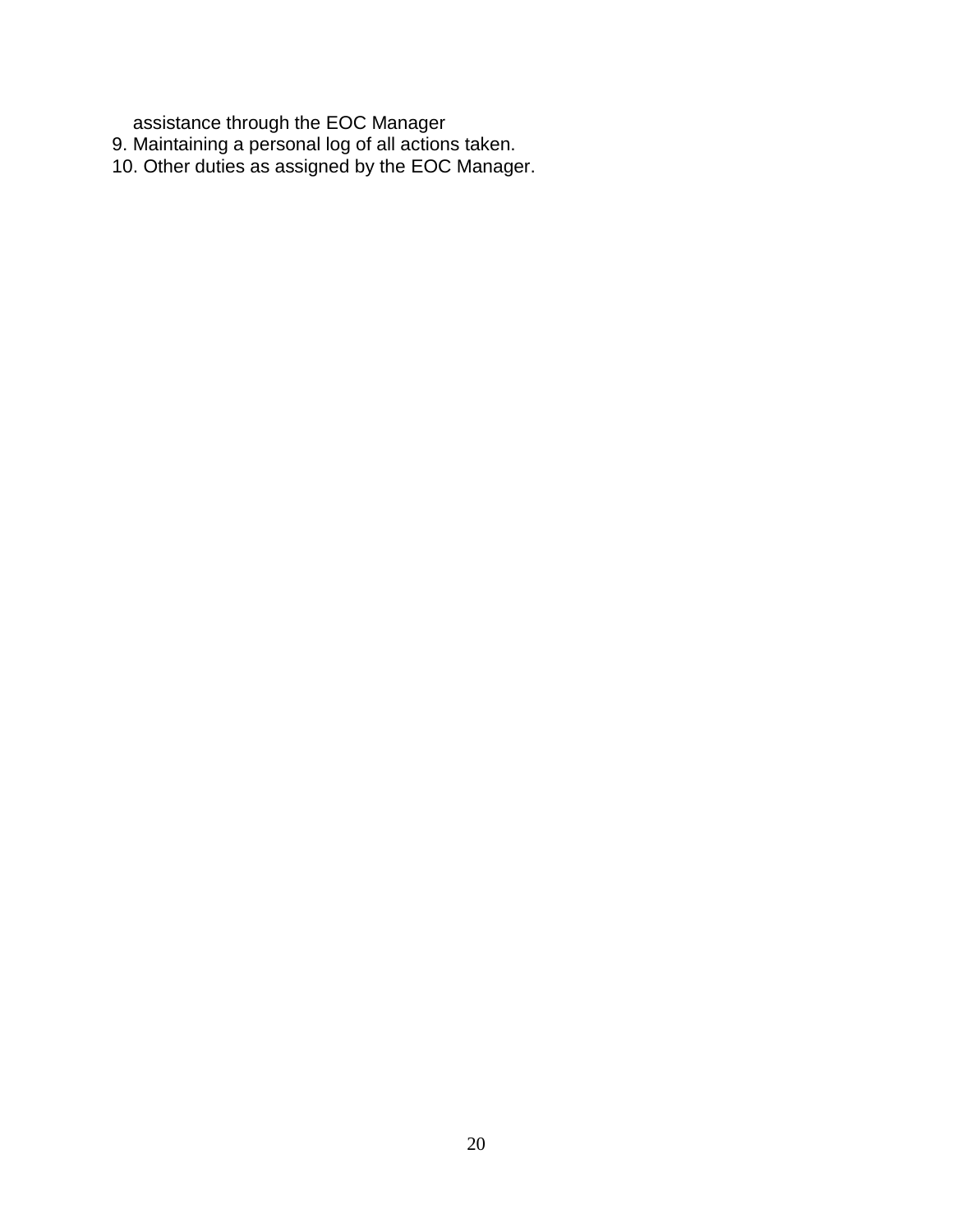## **Appendix C**

## **LIST OF RESOURCES**

## <span id="page-20-0"></span>**Resources: Fire**

| <b>Agency</b>          | <b>Contact</b>   | <b>Contact</b> | <b>Cell or Fax</b> | <b>Email</b>         |
|------------------------|------------------|----------------|--------------------|----------------------|
|                        | <b>Name</b>      | <b>Number</b>  |                    |                      |
| <b>Crapaud Fire</b>    | Raymond          | 902-658-2716   | 902-658-2716       |                      |
| Department             | <b>MacDonald</b> |                |                    |                      |
| <b>Mutual Aid Fire</b> | Borden-          | 902-853-2863   |                    |                      |
| Dept                   | Carleton FD      |                |                    |                      |
|                        | Kinkora FD       | 902-887-3115   |                    |                      |
|                        | Victoria FD      | 902-658-2515   |                    |                      |
| <b>Fire Marshall</b>   | Dave             | 902-368-       | Fax 902-           | derossiter@gov.pe.ca |
|                        | Rossiter         | 4861           | 368-5526           |                      |
| Environmental          |                  | 902-368-       | Emerg-             |                      |
| Emergency              |                  | 5024           | 1-800-565-         |                      |
|                        |                  |                | 1663               |                      |
| <b>CANUTEC</b>         |                  | 613-996-       |                    |                      |
|                        |                  | 6666           |                    |                      |

## **Resources: Police**

| Agency      | <b>Contact Name</b> | Contact      | Cell or Fax  | Email |
|-------------|---------------------|--------------|--------------|-------|
|             |                     | Number       |              |       |
| <b>RCMP</b> |                     | 902-368-9300 | 902-566-7199 |       |
| Maypoint    |                     |              |              |       |
|             |                     |              |              |       |

## **Resources: Transportation**

| Agency             | Contact | Contact       | Cell or Fax      | Email                  |
|--------------------|---------|---------------|------------------|------------------------|
|                    | Name    | <b>Number</b> |                  |                        |
| <b>Yellow Cab</b>  |         | 902-566-      | (f) 902-368-     | info@yellowcabpei.com  |
|                    |         | 6660          | 8900             |                        |
| Co-Op Taxi         |         | 902-628-      | $(c)902 - 894 -$ | taxi@cooptaxiline.com  |
|                    |         | 8200          | 1111             |                        |
| Coach              |         | 902-432-      | (f)902-423-      | sales@coachatlantic.ca |
| <b>Atlantic</b>    |         | 6242          | 5522             |                        |
| <b>Wedge Tours</b> |         | 902-394-      | $(c)902 - 888 -$ | amanda@wedgetours.com  |
|                    |         | 1043          | 7688             |                        |
| <b>Trius Tours</b> |         |               | 902-566-         | 1-800-810-0155         |
|                    |         |               | 5664             |                        |
| Prince             |         |               | 566-5466         | 1-877-286-6532         |
| Edward             |         |               |                  |                        |
| <b>Tours</b>       |         |               |                  |                        |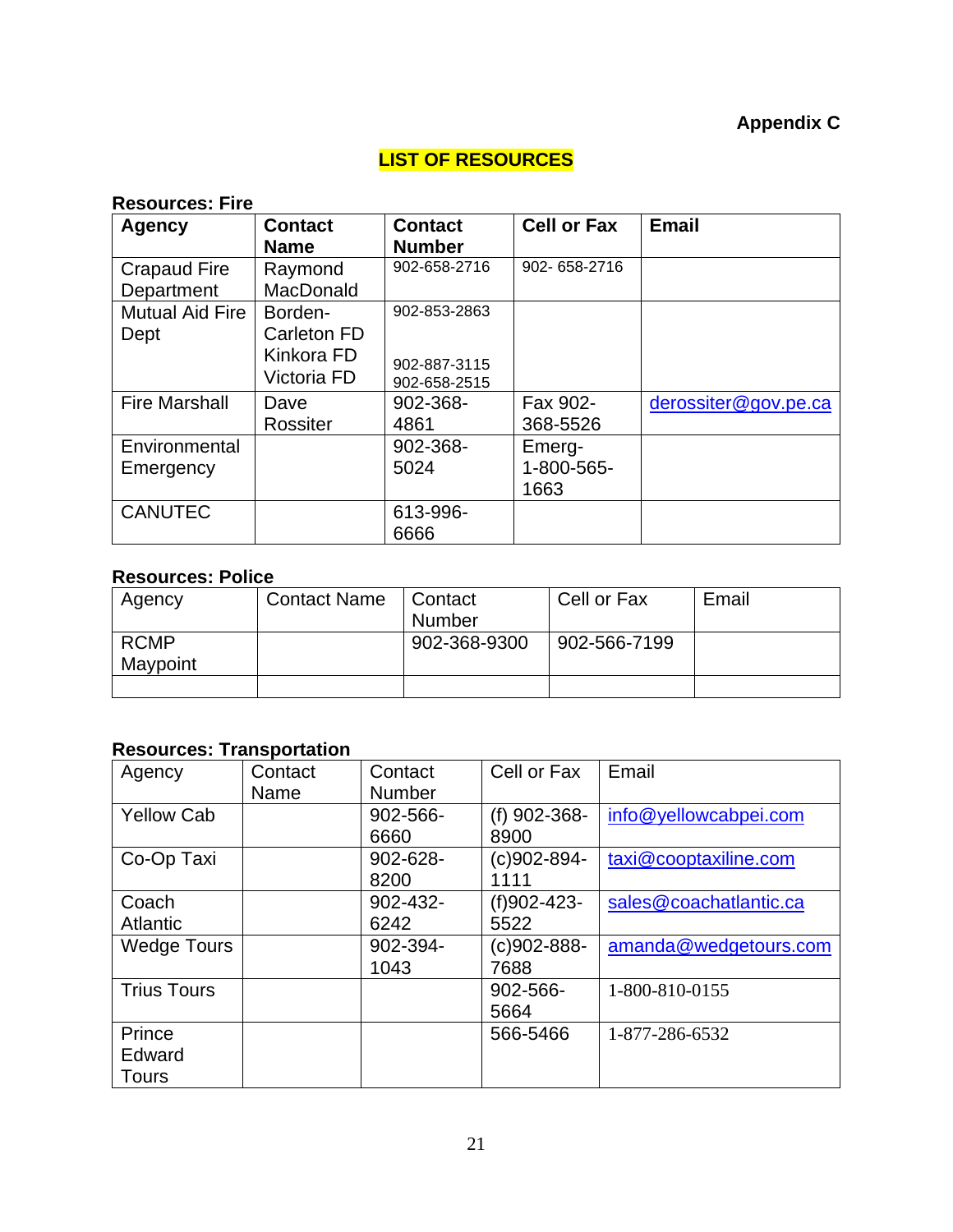| Pat & the        |             | 902-894-        | $(f)$ 902-628- | pat.e@pei.sympatico.ca |
|------------------|-------------|-----------------|----------------|------------------------|
| Elephant         |             | 3339            | 8582           |                        |
| <b>Snow Plow</b> |             | 902-368-        |                |                        |
| <b>Dispatch</b>  |             | 4770            |                |                        |
| Snowmobile       | Springwater | <b>Refer to</b> |                |                        |
|                  | Snowmobile  | <b>CFD</b>      |                |                        |
|                  | Club        |                 |                |                        |
| <b>Quad Trax</b> |             | <b>Refer to</b> |                |                        |
| <b>ATV Club</b>  |             | <b>CFD</b>      |                |                        |

## **Resources: Public Works**

| <b>Agency</b>         | <b>Contact</b> | <b>Contact</b> | <b>Cell or Fax</b> | <b>Email</b>           |
|-----------------------|----------------|----------------|--------------------|------------------------|
|                       | <b>Name</b>    | <b>Number</b>  |                    |                        |
| Maritime Const.       | Jeff<br>or     | Jeff- 902-     | Wayne-<br>$902 -$  |                        |
|                       | Wayne          | 393-3285       | 626-8830           |                        |
|                       | <b>Barlow</b>  |                |                    |                        |
| Nick's Towing         |                | 902-370-       |                    | nicks4towing@gmail.com |
|                       |                | 3500           |                    |                        |
| Shaw's Towing         |                | 902-844-       | (f)902-892-        | info@shawstowing.ccom  |
|                       |                | 4012           | 0438               |                        |
| <b>Battlefield</b>    |                | 902-566-       | 902-566-<br>(f)    | Emerg # 888-999-4228   |
| <b>Rentals</b>        |                | 5077           | 1431               |                        |
| Cooper's              |                |                |                    | 24 Hours: 628-8874     |
| Towing                |                |                |                    |                        |
| <b>United Rentals</b> |                | 902-892-       | (f)<br>902-368-    |                        |
|                       |                | 7001           | 3617               |                        |
| Dawsons's             |                |                | 902-658-2992       |                        |
| Crapaud               |                |                |                    |                        |
| <b>Funeral Home</b>   |                |                |                    |                        |
| Cutliffe Funeral      |                |                | 902-894-4433       |                        |
| Home                  |                |                |                    |                        |
| MacLean's             |                |                | 902-566-5549       |                        |
| <b>Funeral Home</b>   |                |                |                    |                        |
| Moase Funeral         |                |                | 902-436-2301       |                        |
| Home                  |                |                |                    |                        |
|                       |                |                |                    |                        |
|                       |                |                |                    |                        |
| <b>Contractors</b>    |                |                |                    |                        |
| Island                |                |                | 902-658-2785       |                        |
| <b>Excavators</b>     |                |                |                    |                        |
| <b>Island Coastal</b> |                |                | 892-1062           |                        |
| (heavy equip.)        |                |                |                    |                        |
| <b>Tim's Cranes</b>   |                |                | 892-7618           |                        |
| Highfield Cont.       |                |                | 964-2353           |                        |
| (Heavy equip.)        |                |                |                    |                        |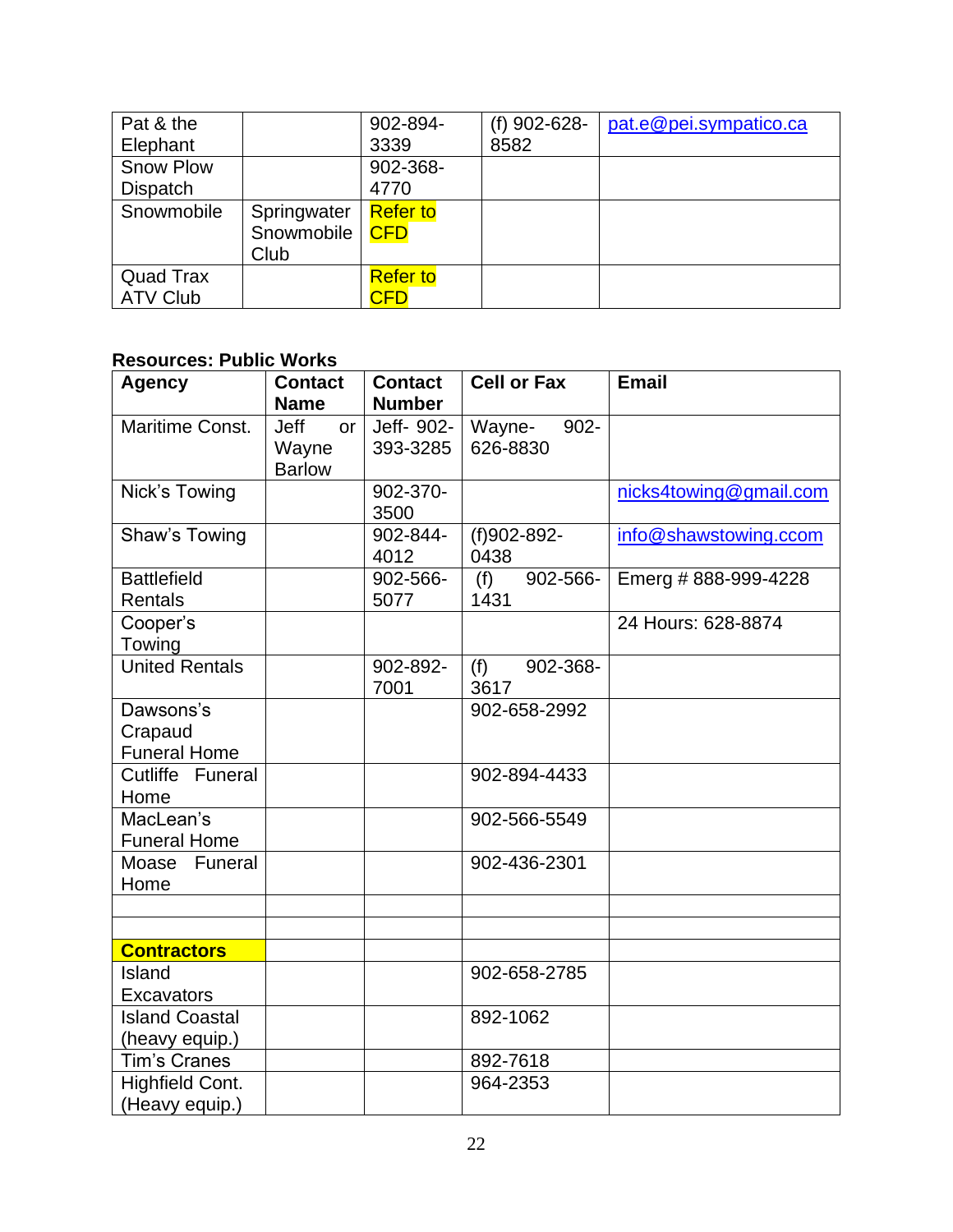| <b>Cat Rental</b> | 566-5077     |                |
|-------------------|--------------|----------------|
|                   | 888-4333     |                |
| Dougay            | 855-2399     |                |
| Electrical        |              |                |
| Duffy's electric  | 432-0443     |                |
| Kingston          | 370-3535     |                |
| Electric          |              |                |
| <b>MacKinnons</b> | 658-2152     |                |
| Plumbing and      |              |                |
| Heating           |              |                |
| Maritime          | 629-3665     | Emergency      |
| Electric          |              | 1-800-672-1012 |
| Medacom           | 902-892-1902 |                |
| Atlantic          |              |                |

## **Resources: Health**

| <b>Agency</b>                | <b>Contact</b><br><b>Name</b> | <b>Contact</b><br><b>Number</b> | <b>Cell or Fax</b> | <b>Email</b>      |
|------------------------------|-------------------------------|---------------------------------|--------------------|-------------------|
| <b>Health Center</b>         |                               |                                 |                    |                   |
| South Shore                  |                               | 902-658-                        |                    |                   |
| Pharmacy                     |                               | 2212                            |                    |                   |
| <b>Island EMS</b>            |                               | 911                             | 902-892-<br>9995   | info@islandems.ca |
| South Shore                  | <b>Carol Sellar</b>           | 902-658-                        |                    |                   |
| Health &                     |                               | 0150                            |                    |                   |
| Wellness                     |                               |                                 |                    |                   |
| Centre                       |                               |                                 |                    |                   |
| <b>Red Cross</b>             |                               | 902-628-                        | $(f)902 - 368 -$   |                   |
|                              |                               | 6262                            | 3037               |                   |
| <b>Cornwall Vet</b>          |                               | 902-368-                        |                    |                   |
| Clinic                       |                               | 8374                            |                    |                   |
| Summerside                   |                               | 902-436-                        |                    |                   |
| <b>Animal Hospital</b>       |                               | 2297                            |                    |                   |
| <b>PEI Humane</b>            |                               | <b>Afterhours</b>               | 902-892-           |                   |
| Society                      |                               | 892-1191                        | 1190               |                   |
| <b>Poison Control</b>        |                               | 1-800-565-                      | 1-800-565-         |                   |
|                              |                               | 8161                            | 8161               |                   |
|                              |                               |                                 |                    |                   |
| <b>First Aid</b>             |                               |                                 |                    |                   |
| <b>Contacts</b>              |                               |                                 |                    |                   |
| <b>Mental health clinics</b> |                               |                                 |                    |                   |
| <b>McGill</b>                | 22 McGill                     | 902-368-                        |                    |                   |
| Community                    | Ave,                          | 4911                            |                    |                   |
| <b>Mental Health</b>         | Charlottetown                 |                                 |                    |                   |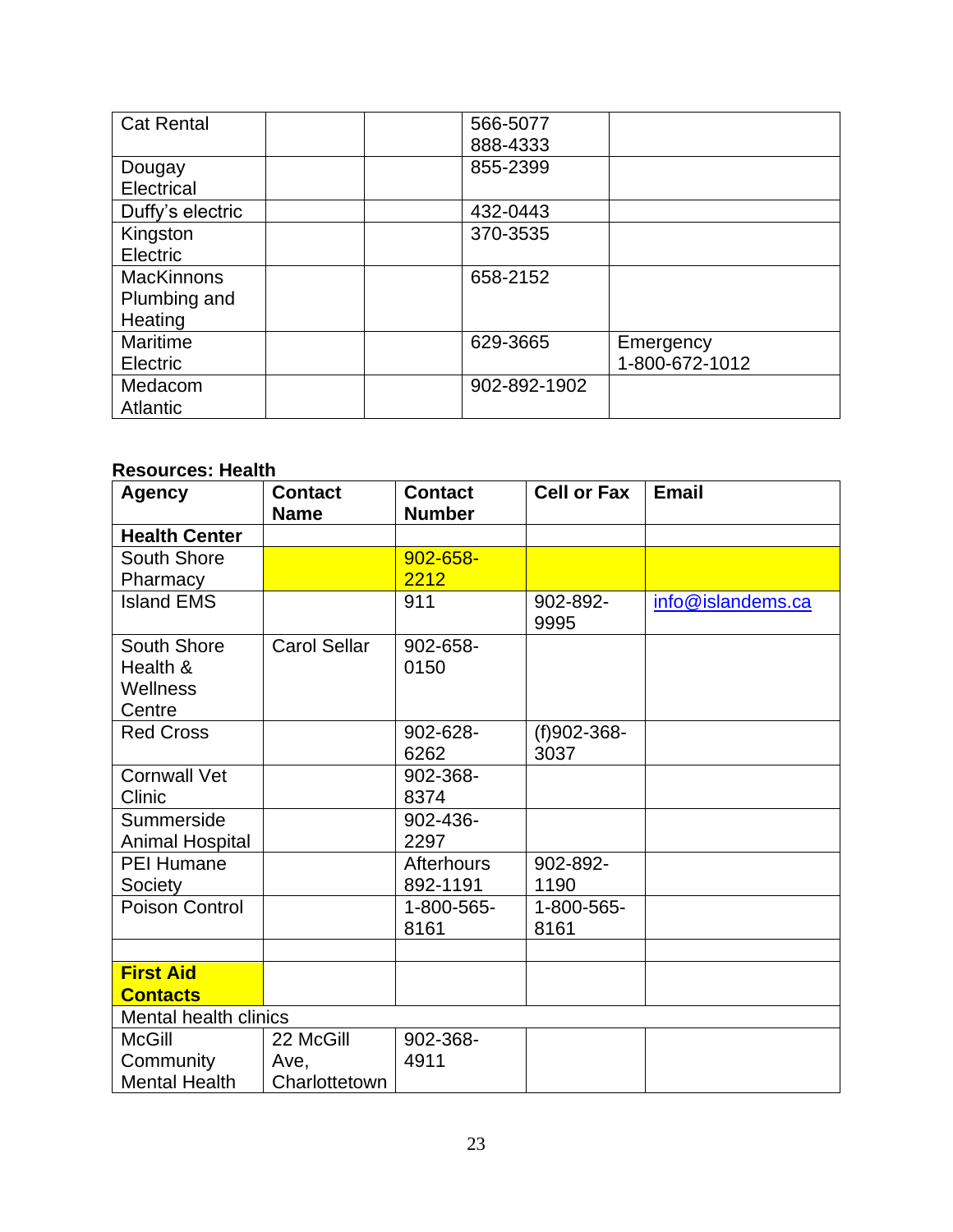| Richmond              | 1 Rochford    | 902-368- |  |
|-----------------------|---------------|----------|--|
| Center                | St,           | 4430     |  |
|                       | Charlottetown |          |  |
| <b>Long Term Care</b> |               |          |  |
| South Shore           |               | 902-658- |  |
| Villa                 |               | 2228     |  |
|                       |               |          |  |

## **Resources: Social Services**

| <b>Agency</b>        | <b>Contact</b>                  | <b>Contact</b> | <b>Cell or Fax</b> | <b>Email</b>         |
|----------------------|---------------------------------|----------------|--------------------|----------------------|
|                      | <b>Name</b>                     | <b>Number</b>  |                    |                      |
| Salvation            |                                 | 892-8870       | 24 Hr Emerg        |                      |
| Army                 |                                 |                | 314-3408           |                      |
| <b>Red Cross</b>     |                                 | 902-628-       | (f)902-368-        | 1-800-222-9597 24/Hr |
|                      |                                 | 6262           | 3037               | Emerg                |
| Crapaud              |                                 | 902-658-       |                    |                      |
| Women's              |                                 | 2026           |                    |                      |
| Institute            |                                 | (seasonal)     |                    |                      |
|                      |                                 |                |                    |                      |
|                      | <b>Emergency Accommodations</b> |                |                    |                      |
| <b>Orient Hotel</b>  |                                 |                | 1-800-565-         |                      |
|                      |                                 |                | 6743               |                      |
| Victoria             |                                 |                | 658-2843           |                      |
| Village Inn          |                                 |                |                    |                      |
| Desable              |                                 |                | 658-2387           |                      |
| Hotel                |                                 |                |                    |                      |
| <b>Tryon Baptist</b> |                                 |                | 658-2822           |                      |
| Church               |                                 |                |                    |                      |
| Victoria             |                                 |                | 902-658-           |                      |
| Playhouse            |                                 |                | 2025               |                      |
| Crapaud              |                                 |                | 902-658-           |                      |
| <b>Curling Club</b>  |                                 |                | 2789               |                      |
| Crapaud              |                                 |                | 902-658-           |                      |
| <b>Gospel Hall</b>   |                                 |                | 2343               |                      |
| <b>Crapaud Hall</b>  |                                 |                |                    |                      |
| South Shore          |                                 |                | 658-2445           |                      |
| Actiplex             |                                 |                |                    |                      |
| Wesleyan             |                                 |                | 658-2588           |                      |
| Church               |                                 |                |                    |                      |
| South Shore          |                                 |                | 658-2554           |                      |
| <b>United</b>        |                                 |                | 658-2683           |                      |
|                      |                                 |                |                    |                      |
| Kelly's Cross        |                                 |                | 658-2877           |                      |
| Roman                |                                 |                |                    |                      |
| Catholic             |                                 |                |                    |                      |
| Church               |                                 |                |                    |                      |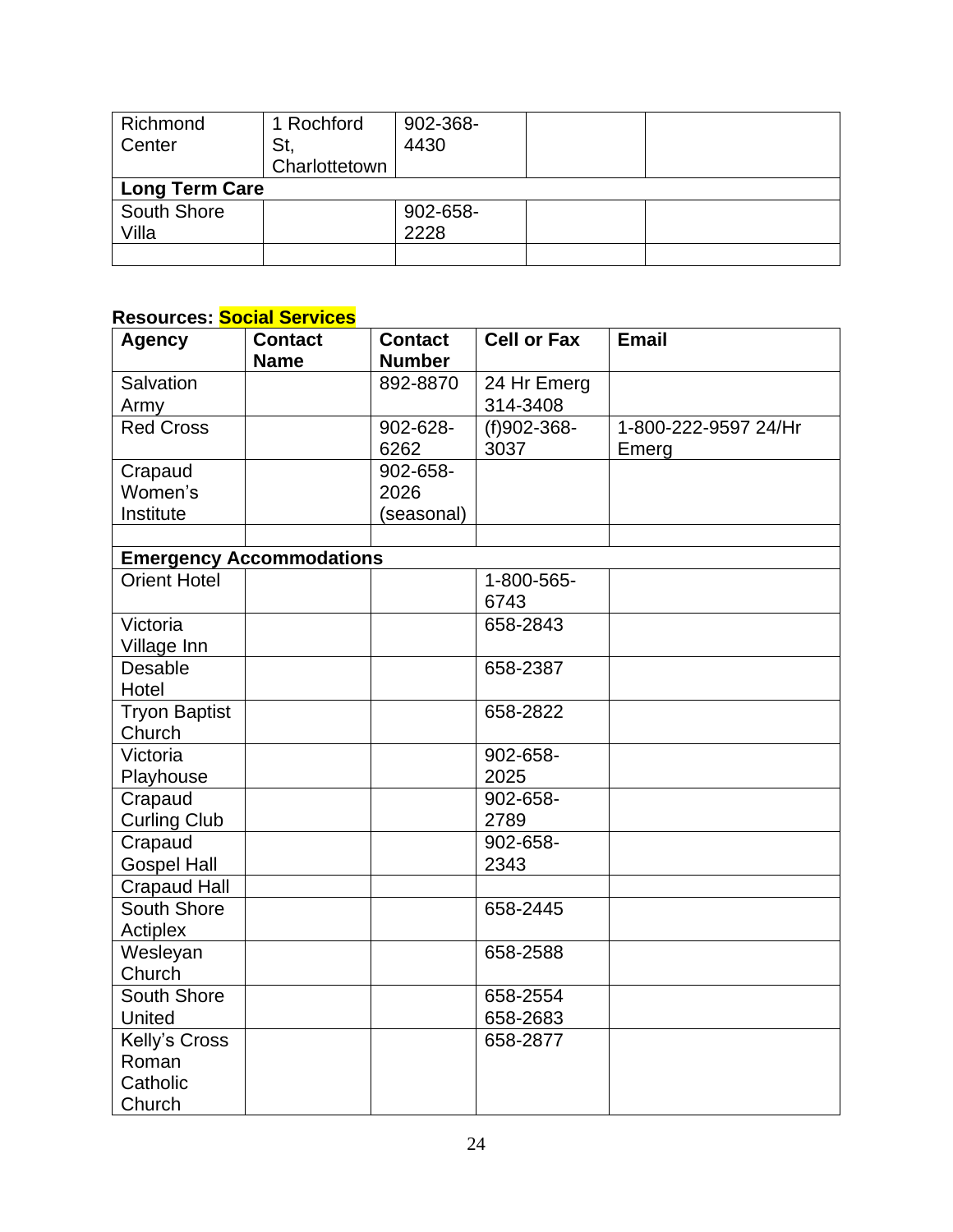| Food                     |            |  |
|--------------------------|------------|--|
| Harvey                   | 658-2776   |  |
| <b>Stores</b>            |            |  |
| Ceretti's                | 855-2060   |  |
| <b>Red Rooster</b>       | 658-2391   |  |
| <b>Blue Goose</b>        | 658-2255   |  |
| Mary's Place             | 658-2791   |  |
| Victoria's               | 658-2791   |  |
| Village Inn              |            |  |
| Food Bank                | 902-888-   |  |
|                          | 3870       |  |
| Canadian                 | 1-877-442- |  |
| <b>Spring Water</b>      | 7873       |  |
| Larkins                  | 902-658-   |  |
|                          | 2781       |  |
|                          |            |  |
| <b>Reception Centres</b> |            |  |
| Englewood                | 658-7850   |  |
| School                   |            |  |
| South Shore              | 658-2863   |  |
| United                   |            |  |
| <b>Tryon Baptist</b>     |            |  |
| Church                   |            |  |
| Pres. Church             | 855-2480   |  |
| North Tryon              |            |  |
| Crapaud                  | 658-2109   |  |
| Anglican                 |            |  |
| Church                   |            |  |
| <b>Kellys Cross</b>      | 658-2877   |  |
| Parish                   |            |  |
|                          |            |  |
| <b>Family Services</b>   |            |  |
| Charlottetown            | 892-8870   |  |
| Summerside               | 436-6044   |  |
| <b>Thrift Store</b>      | 436-4519   |  |
|                          |            |  |
|                          |            |  |
|                          |            |  |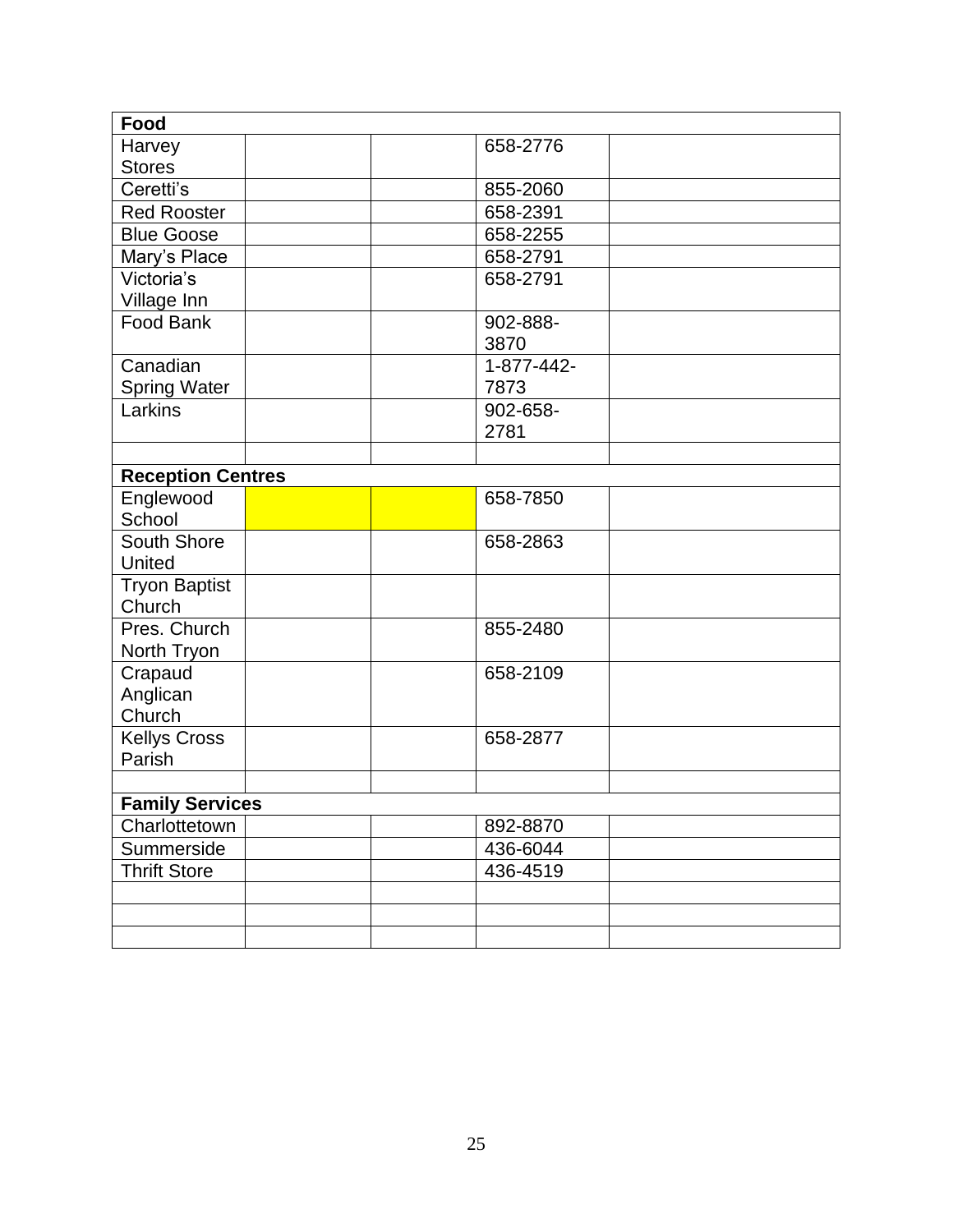### **DECLARATION OF A STATE OF LOCAL EMERGENCY**

(Subsection 9(2.1) of the Emergency Measures Act)

<span id="page-25-0"></span>The following area is or may soon be encountering an emergency that requires prompt action to protect property or the health, safety or welfare of persons therein:

#### **Emergency area:**

**The area of Prince Edward Island generally affected described as:**

The Rural Municipality of Crapaud and immediate surrounding area

#### **Nature of the emergency**:

I am satisfied that an emergency, as defined in clause 1(c) of Chapter E-6.1 of the *Emergency Measures Act*, exists or may exist in the emergency area.

\_\_\_\_\_\_\_\_\_\_\_\_\_\_\_\_\_\_\_\_\_\_\_\_\_\_\_\_\_\_\_\_\_\_\_\_\_\_\_\_\_\_\_\_\_\_\_\_\_\_\_\_\_\_\_\_\_\_\_\_\_\_\_\_\_\_\_\_\_\_ \_\_\_\_\_\_\_\_\_\_\_\_\_\_\_\_\_\_\_\_\_\_\_\_\_\_\_\_\_\_\_\_\_\_\_\_\_\_\_\_\_\_\_\_\_\_\_\_\_\_\_\_\_\_\_\_\_\_\_\_\_\_\_\_\_\_\_\_\_\_ \_\_\_\_\_\_\_\_\_\_\_\_\_\_\_\_\_\_\_\_\_\_\_\_\_\_\_\_\_\_\_\_\_\_\_\_\_\_\_\_\_\_\_\_\_\_\_\_\_\_\_\_\_\_\_\_\_\_\_\_\_\_\_\_\_\_\_\_\_\_

I hereby declare a state of local emergency in the emergency area stated in this declaration effective as of \_\_\_\_\_\_\_\_\_\_\_\_\_ (time – specify a.m./p.m.) on  $, 20$   $, 20$ 

If this declaration is not renewed or terminated, the state of emergency remains in effect until 7 days after the date and time it is declared, or the earlier date and time set out below:

| Date of termination: | $(time - specify a.m./p.m.)$ on |  |
|----------------------|---------------------------------|--|
|----------------------|---------------------------------|--|

Dated at \_\_\_\_\_\_\_\_\_\_\_\_\_\_\_\_\_\_\_, Prince Edward Island, \_\_\_\_\_\_\_\_\_\_\_, 20 \_\_\_\_.

| Name: |  | Position: Mayor or Official Trustee |  |
|-------|--|-------------------------------------|--|
|       |  |                                     |  |

Signature: \_\_\_\_\_\_\_\_\_\_\_\_\_\_\_\_\_\_\_\_\_\_\_\_\_\_\_\_\_

**Fax to: PEI Emergency Measures Organization (PEI EMO) at 902-368-6362**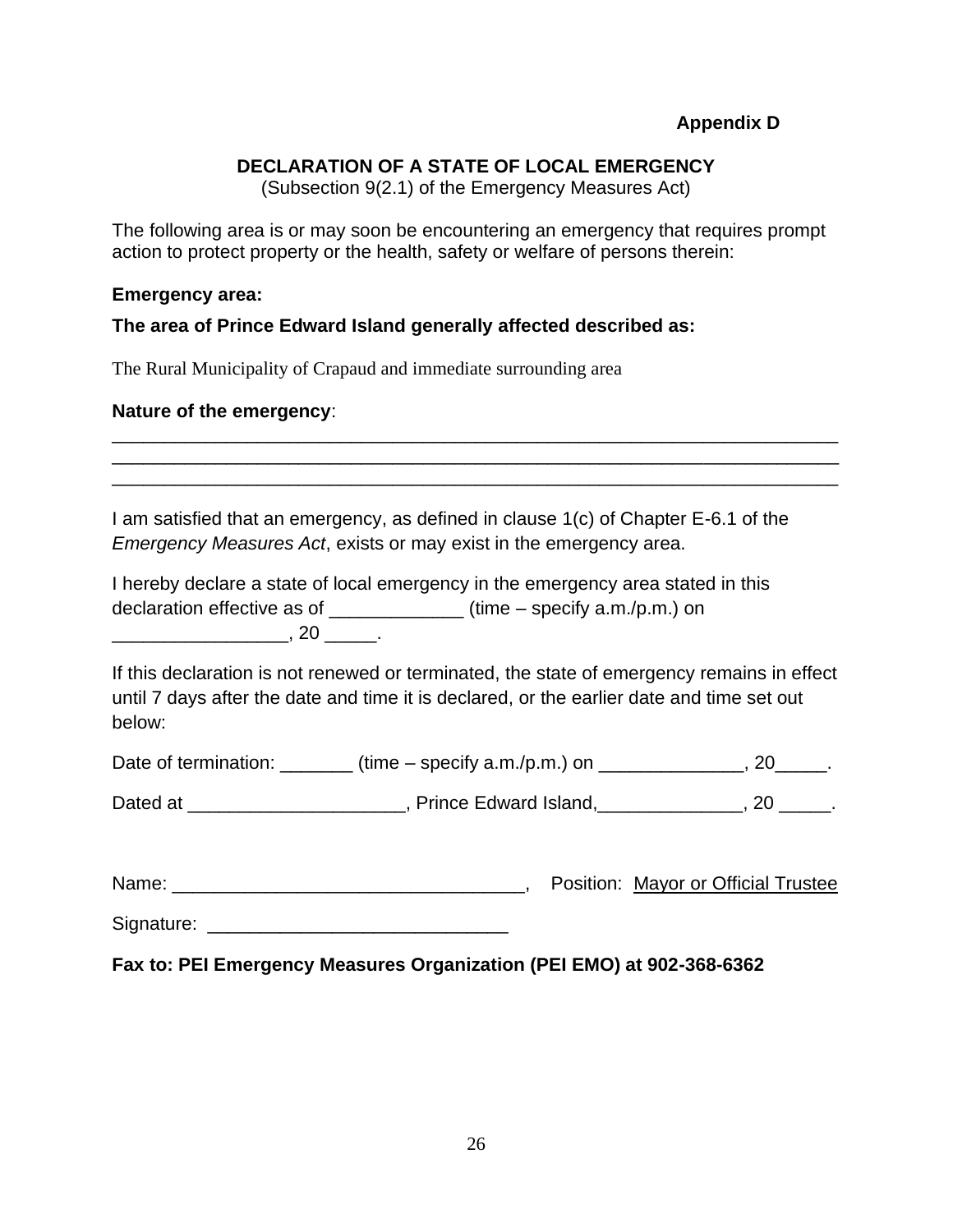## **Appendix E**

## **TRAINING AND EXERCISE PROGRAM**

### <span id="page-26-0"></span>**Recommended Training**

|                    | <b>Official</b><br><b>Trustee</b> | <b>Council</b> | <b>EOC</b><br>Coordinator | <b>EOC</b><br><b>Members</b> | <b>ICS Section</b><br><b>Chief</b> |  |
|--------------------|-----------------------------------|----------------|---------------------------|------------------------------|------------------------------------|--|
|                    | <b>or</b>                         |                |                           |                              |                                    |  |
|                    | <b>Mayor</b>                      |                |                           |                              |                                    |  |
| <b>ICS 100</b>     | X                                 | X              | X                         | X                            | X                                  |  |
| <b>ICS 200</b>     |                                   |                | X                         |                              | X                                  |  |
| <b>ICS 300</b>     |                                   |                |                           |                              |                                    |  |
| <b>Exercise</b>    |                                   |                | X                         |                              | X                                  |  |
| Design 100         |                                   |                |                           |                              |                                    |  |
| <b>Basic</b>       | X                                 | X              | X                         | X                            | X                                  |  |
| <b>Emergency</b>   |                                   |                |                           |                              |                                    |  |
| <b>Management</b>  |                                   |                |                           |                              |                                    |  |
| <b>Emergency</b>   | X                                 |                |                           | X                            |                                    |  |
| <b>Public</b>      |                                   |                |                           | Select                       |                                    |  |
| <b>Information</b> |                                   |                |                           | Members                      |                                    |  |
| <b>Emergency</b>   | X                                 |                | X                         | X                            | X                                  |  |
| <b>Operations</b>  |                                   |                |                           |                              |                                    |  |
| <b>Center</b>      |                                   |                |                           |                              |                                    |  |
| <b>Exercise</b>    |                                   |                | X                         |                              |                                    |  |
| Design 200         |                                   |                |                           |                              |                                    |  |

### **Exercise Schedule**

• An annual discussion-based exercise to be commenced by not later than one year after the approval of the program by the PEI Emergency Measures Organization; and

• An operational-based exercise, which includes participants by the appropriate response agencies referred to in the Municipal Emergency Management Program, to be undertaken by the municipality once every five years, commencing not later than five years after the approval of the Municipal Emergency Management Program by the PEI Emergency Measures Organization.

|        | 5 Year Training and Exercise Program                                               |
|--------|------------------------------------------------------------------------------------|
| Year 1 | Plan Review and select EMO Training.                                               |
|        | Discussion based exercise, EOC team and council members                            |
| Year 2 | Plan review and maintenance                                                        |
|        | Discussion based exercise, new scenario with additional stakeholders               |
| Year 3 | Plan Review and maintenance. Review and update training guidelines                 |
|        | Discussion based exercise, practice set up of reception center, test all equipment |
| Year 4 | <b>Plan Review and Maintenance</b>                                                 |
|        | Large scale emergency for discussion based exercise, full EOC activation.          |

5 Year Training and Exercise Program (SAMPLE)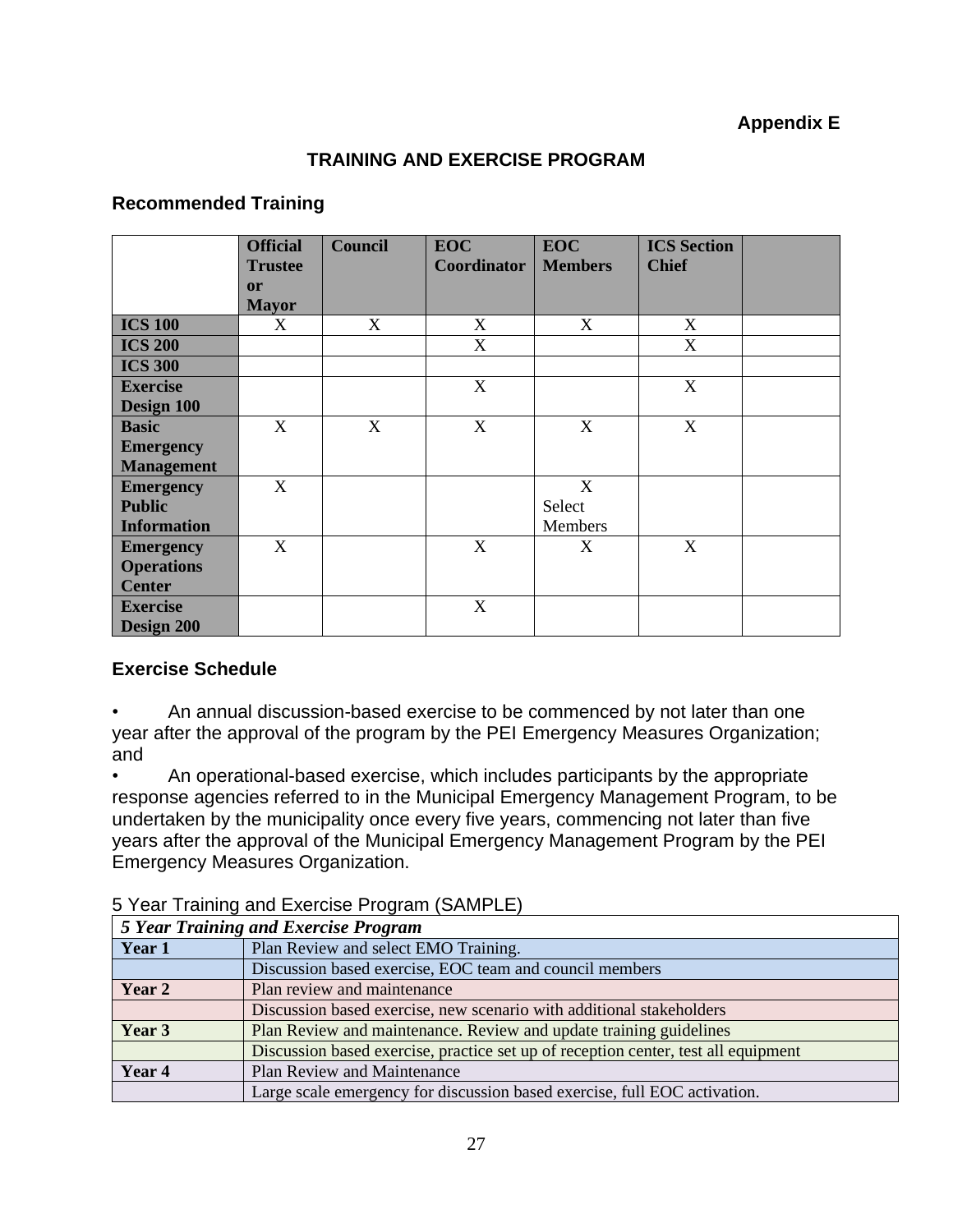| Year 5 | <b>Plan Review and maintenance. Update training &amp; exercise program for next 5 year cycle</b> |
|--------|--------------------------------------------------------------------------------------------------|
|        | Operational based exercise, full scale with as many roles filled as possible                     |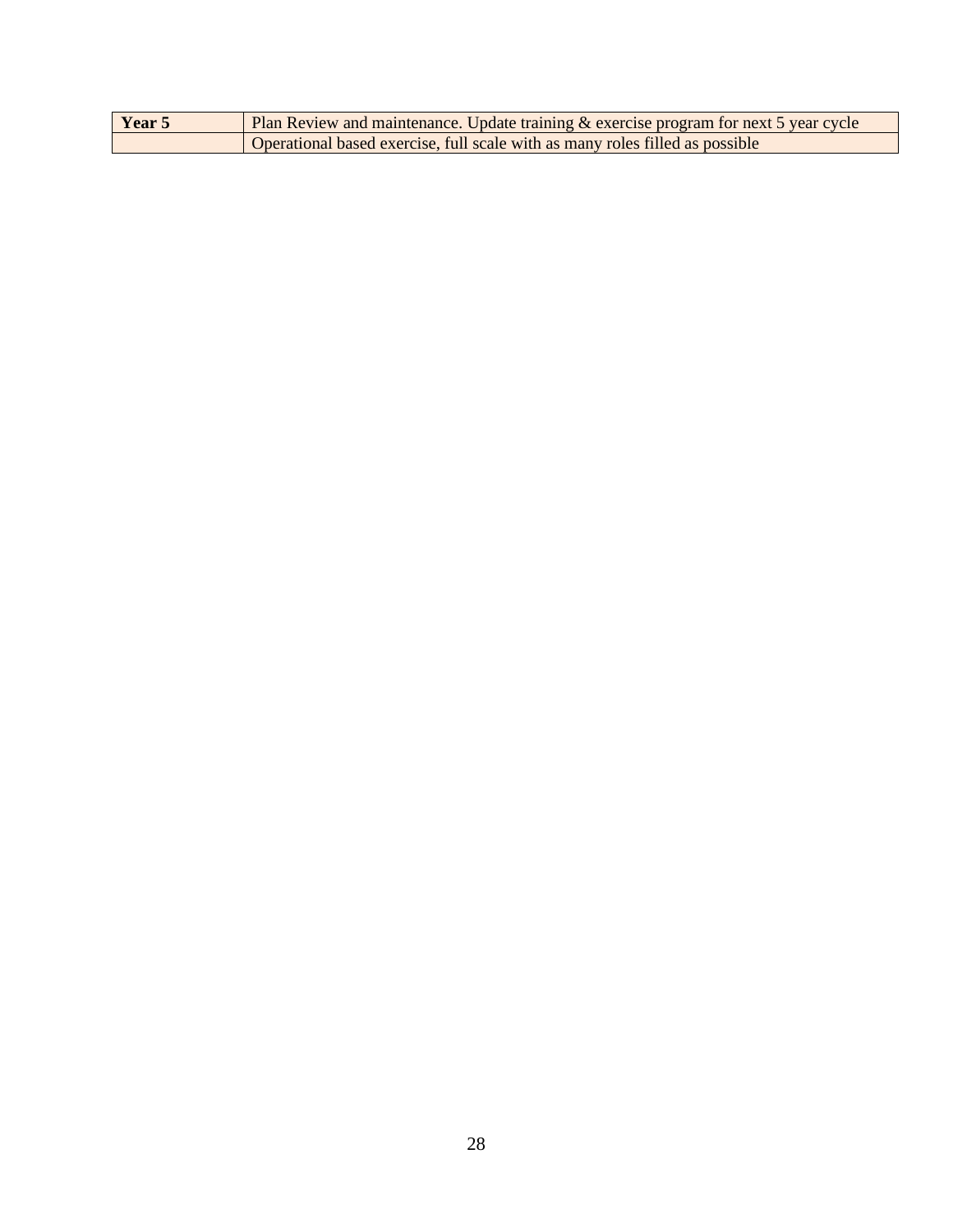## **EVACUATION PROCEDURES**

### <span id="page-28-0"></span>**Warning**

**1.** The Police and Fire Departments are usually the first responders on the scene. If immediate evacuation is necessary, the Incident Commander, usually Police or Fire Department will initiate it.

The Incident Commander at the scene will notify their dispatchers that a largescale evacuation is necessary and they in turn will relay this information to the Municipal Emergency Manager or to the Standing Committee when/if appointed.

- **2.** The warning shall state:
	- **a.** the location;
	- **b.** nature of emergency fire, gas leak, explosion, etc.; and
	- **c.** if possible, the extent of area to be evacuated.
- **3.** The MEC or Standing Committee receiving the warning will:
	- **a.** notify other officials;
	- **b.** declare a state of local emergency if necessary;
	- **c.** order evacuation as required;
	- **d.** pass the warning to the citizens;
	- **e.** determine number of evacuees and arrange for accommodations; and
	- **f.** advise PEI Emergency Measures Organization of actions taken.

### **Transportation**

**4.** It is anticipated that many will provide their own transportation. Various means of communications could be used to indicate transportation needs to the public/municipality.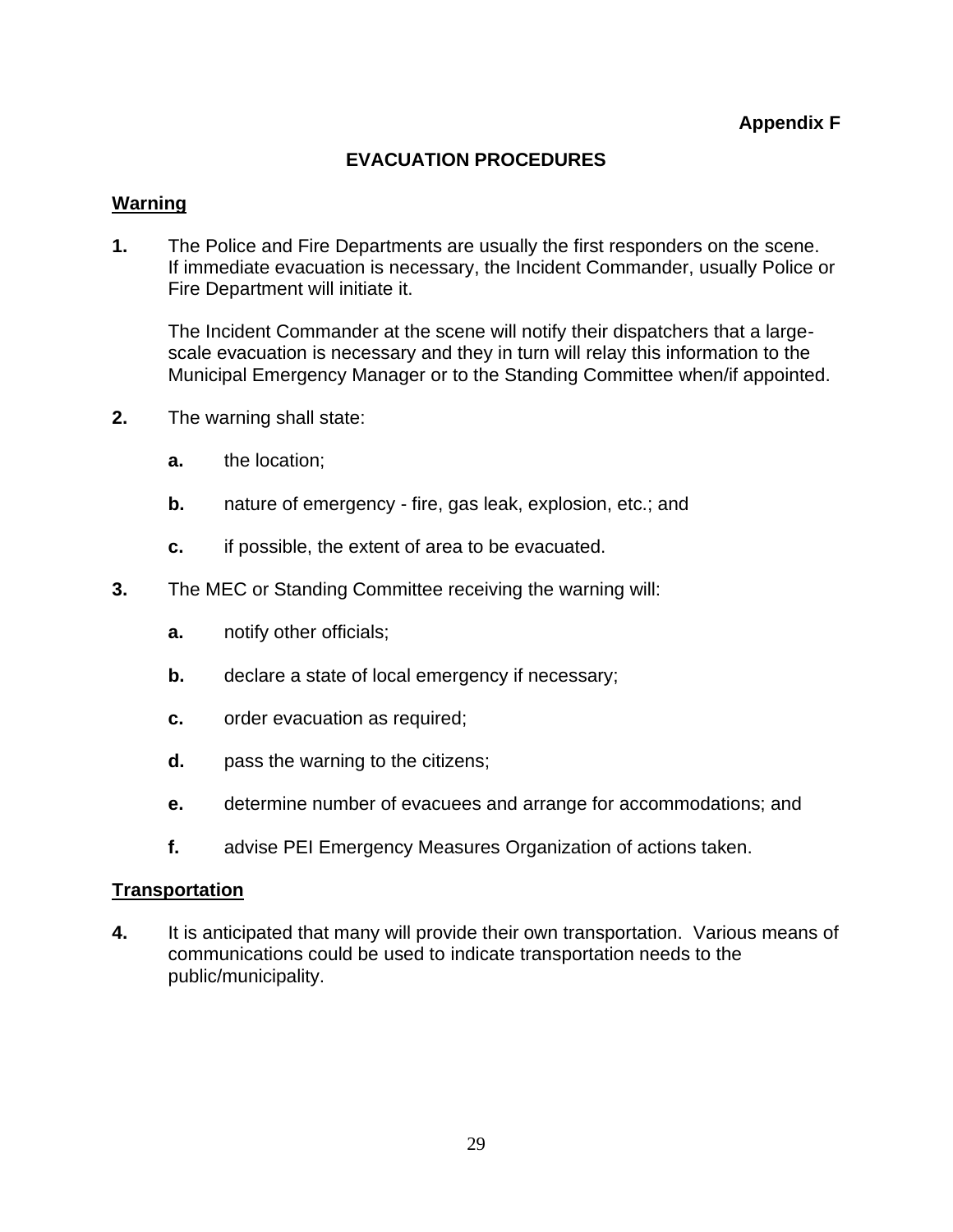### **Evacuation Procedures con't**

### **ANNEX E**

### **Schools**

**5.** In the event that schools are in, school authorities are responsible for coordinating the evacuations, including the transportation of students, to the nearest safe gathering point.

After being evacuated from the danger area, the situation will determine where the students will go next. School Board authorities would ensure that parents are informed – usually by a variety of means of communications.

### **Institutions**

- **6.** The City/Town Hospital, Manors, Extended Care Nursing Homes, Manor Apartments, etc. are considered as "individuals" and expected to have their own evacuation procedures.
- **7.** In the event that an institution requires assistance during an evacuation:
	- **a.** Health Services, in conjunction with the facility, may ascertain the number of ambulatory and stretcher patients; and
	- **b.** Transportation Services may assist a facility, in coordination with the Province's Department of Social Development and Housing to obtain resources to assist with the evacuation.

### **Security**

**8.** Emergency response personnel will check the area involved to ensure that all persons are evacuated. The Municipality is responsible for ensuring that the evacuated area remains secure at all times. This may be provided by police or security companies.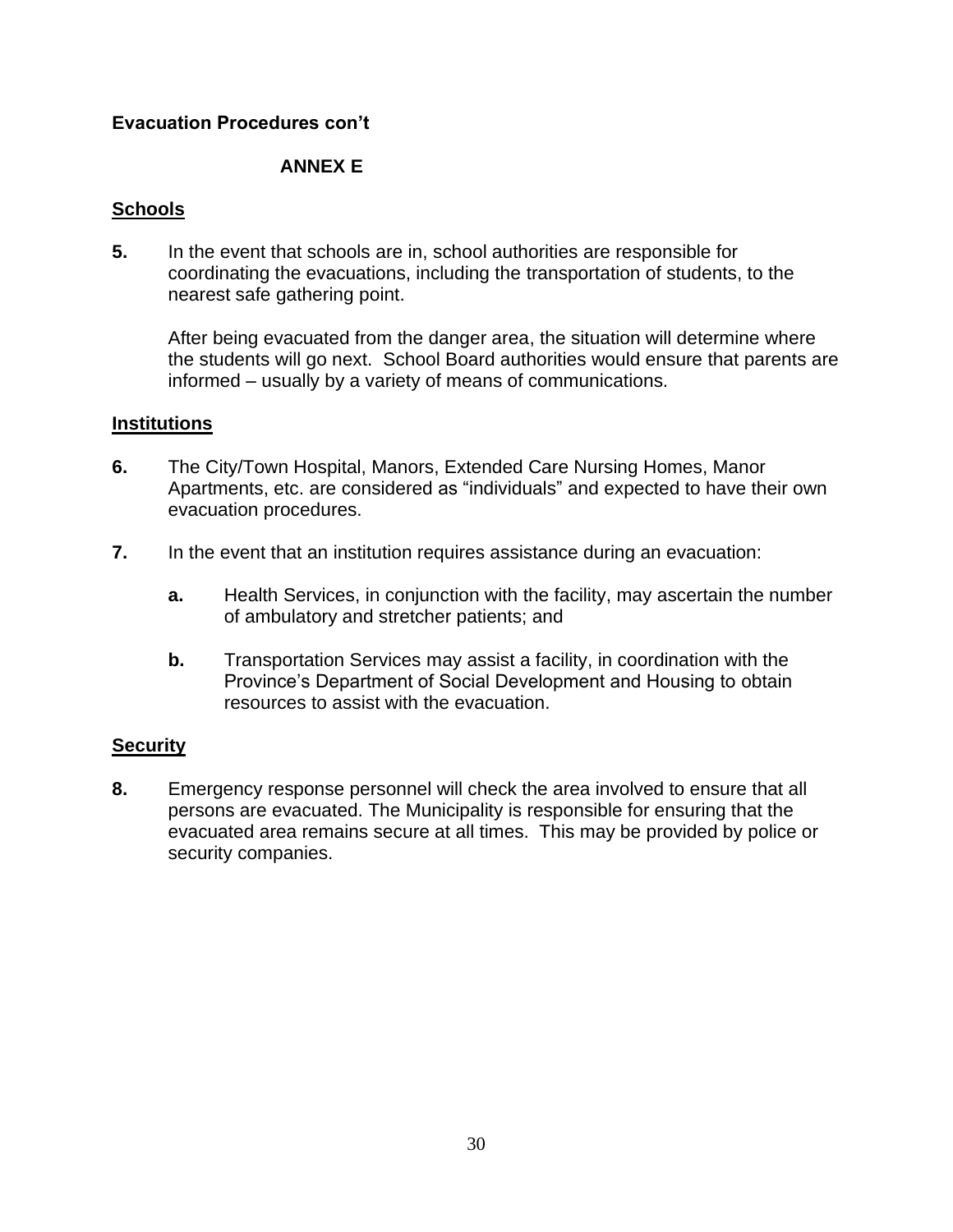## **RECEPTION CENTER PROCEDURES**

### <span id="page-30-0"></span>**Reception Centre Requirement**

Local emergency conditions or conditions in neighbouring communities may necessitate full or partial evacuation and the establishment of a reception centre(s).

Most emergencies are usually short term in length, evacuees would require assistance for a period of one or two days, however, the possibility of a longer term requirements may be required.

To receive and accommodate evacuees these procedures will be enacted in whole or in part as required.

A Reception Centre will be selected and set up under the direction of Health and Social Services.

### **Functions of a Reception Center**

The functions of the Reception Centre may include:

- Lodging
- Feeding
- Clothing
- Personal Services
- Registration & Inquiry

### **Lodging**

Initially accommodations may be arranged on a congregate lodging basis, i.e. large community hall for shelter. The buildings listed can provide temporary accommodations for the numbers shown under Lodging Resources.

If a prolonged stay is anticipated, long term housing arrangements will need to be considered.

Health is responsible for health and sanitation, a list of resources should be included under the appropriate resource list.

### **Feeding**

Feeding of evacuees will be arranged under the direction of Health and Social Services using feeding resources.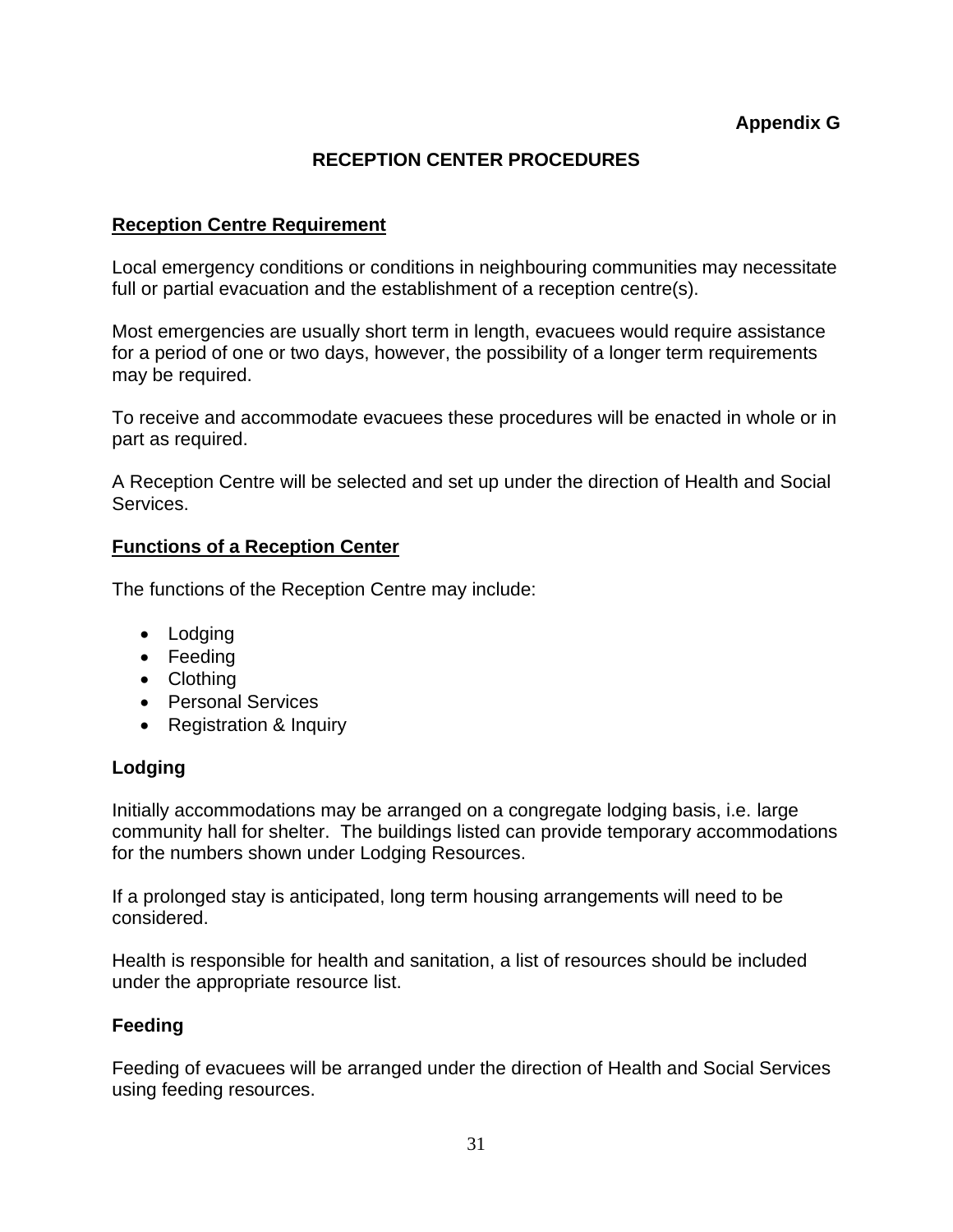Cooking facilities in buildings selected to accommodate the evacuees may be activated to provide coffee and a light snack for the evacuees upon their arrival and to serve hot meals. These facilities must be under the direction of a person with the required Safe Food Handling Certificate.

If the selected building(s), do not have feeding capabilities, alternate arrangements will have to be made with local hotels, restaurants, and catering groups.

## **Clothing**

Clothing of evacuees will be arranged by Social Services as required.

### **Personal Services**

Counselling services may be provided by local clergy and community faith groups. If required, referral can be made to Social Services agencies.

Depending on requirements volunteers may be used to provide additional personal services, such first aid, child care etc. All volunteers must have appropriate training for the roles they are filling..

### **Registration & Inquiry**

If a Reception Center is established all individuals using the facility or staying elsewhere must register with the center.

Contact the Canadian Red Cross to get information on the registration process.